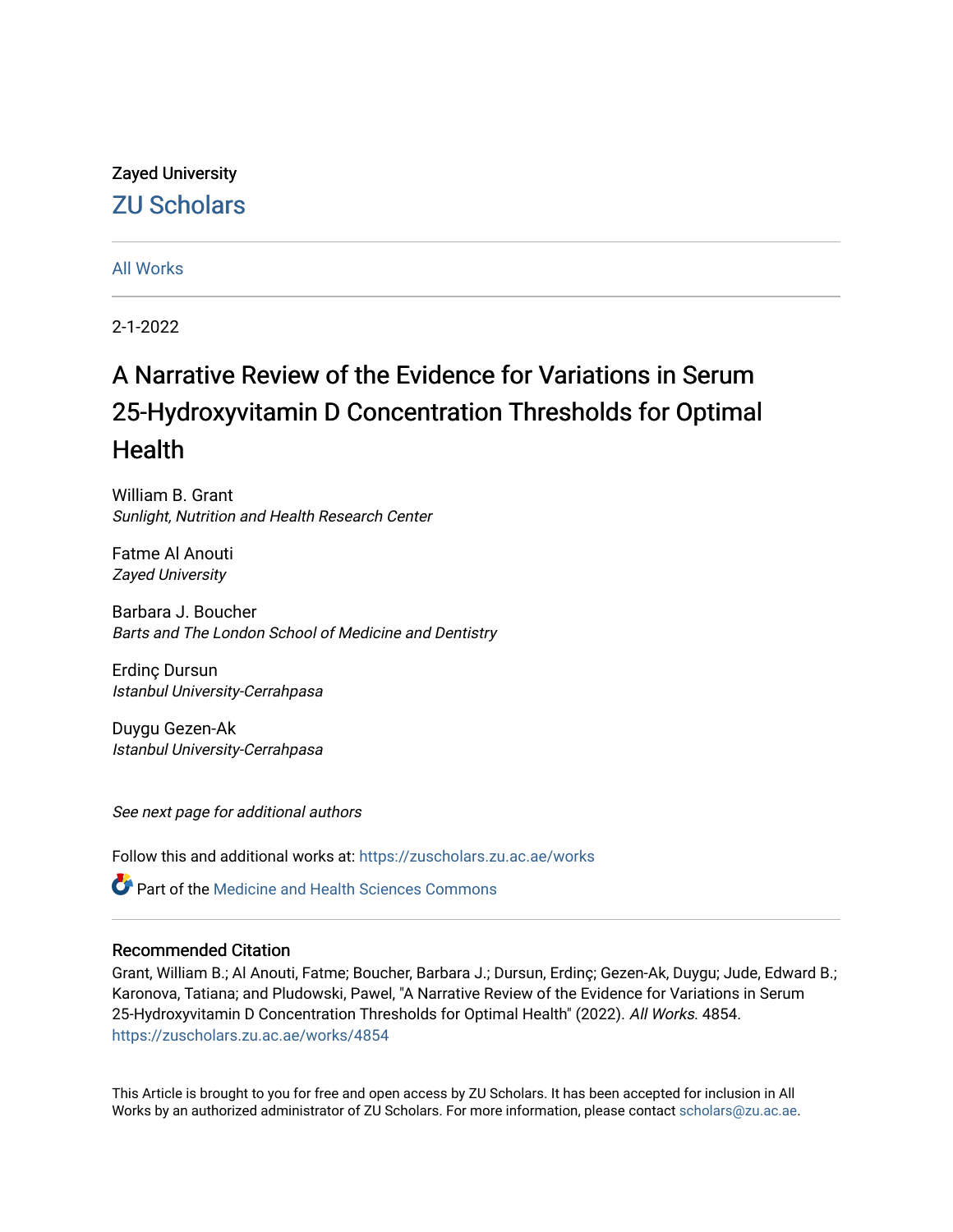## Author First name, Last name, Institution

William B. Grant, Fatme Al Anouti, Barbara J. Boucher, Erdinç Dursun, Duygu Gezen-Ak, Edward B. Jude, Tatiana Karonova, and Pawel Pludowski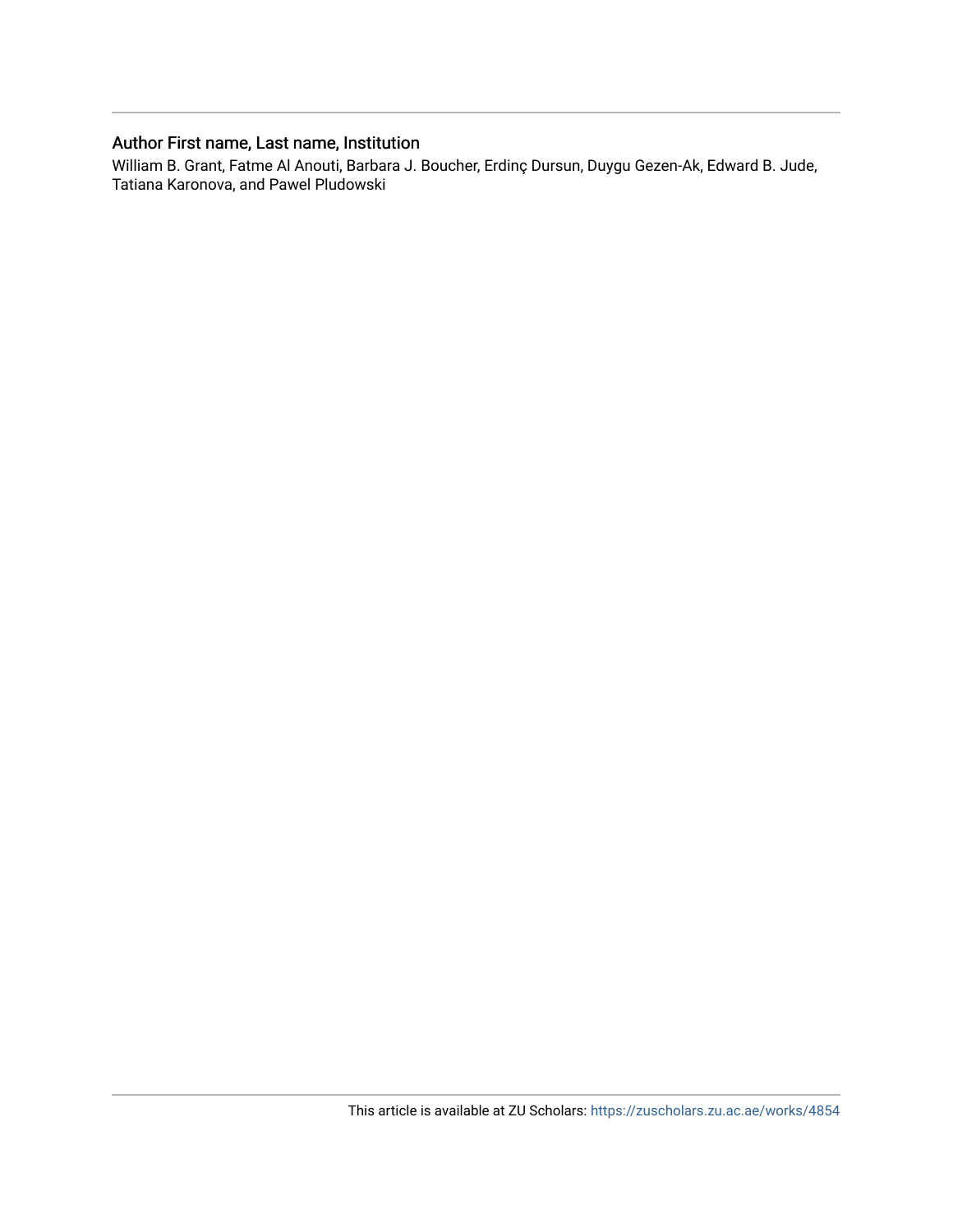



## *Review* **A Narrative Review of the Evidence for Variations in Serum 25-Hydroxyvitamin D Concentration Thresholds for Optimal Health**

**William B. Grant 1,[\\*](https://orcid.org/0000-0002-1439-3285) , Fatme Al Anouti <sup>2</sup> [,](https://orcid.org/0000-0002-1993-6656) Barbara J. Boucher <sup>3</sup> [,](https://orcid.org/0000-0003-1206-7555) [Erd](https://orcid.org/0000-0001-8475-7112)inç Dursun <sup>4</sup> [,](https://orcid.org/0000-0003-3701-6674) Duygu Gezen-Ak <sup>4</sup> [,](https://orcid.org/0000-0001-7611-2111) Edward B. Jude 5,6,[7](https://orcid.org/0000-0002-3186-4122) , Tatiana Karonova [8](https://orcid.org/0000-0002-1547-0123) and Pawel Pludowski <sup>9</sup>**

- 1 Sunlight, Nutrition, and Health Research Center, P.O. Box 641603, San Francisco, CA 94164-1603, USA<br>2 Department of Health Sciences, College of Natural and Health Sciences, Zaved University
- <sup>2</sup> Department of Health Sciences, College of Natural and Health Sciences, Zayed University, Abu Dhabi 144534, United Arab Emirates; fatme.alanouti@zu.ac.ae
- <sup>3</sup> The Blizard Institute, Barts & The London School of Medicine & Dentistry, Queen Mary University of London, London E12AT, UK; bboucher@doctors.org.uk
- <sup>4</sup> Department of Neuroscience, Institute of Neurological Sciences, Istanbul University-Cerrahpasa, Istanbul 34098, Turkey; erdincdu@gmail.com (E.D.); duygugezenak@gmail.com (D.G.-A.)
- <sup>5</sup> Tameside and Glossop Integrated Care NHS Foundation Trust, Fountain Street, Ashton-under-Lyne OL6 9RW, UK; Edward.jude@tgh.nhs.uk
- The University of Manchester, Oxford Road, Manchester M13 9PL, UK
- 
- 7 Manchester Metropolitan University, All Saints Building, Manchester M15 6BH, UK <sup>8</sup> Clinical Endocrinology Laboratory, Department of Endocrinology, Almazov National Medical Research Centre, 194021 Saint-Petersburg, Russia; karonova@mail.ru
- <sup>9</sup> Department of Biochemistry, Radioimmunology and Experimental Medicine, The Children's Memorial Health Institute, 04730 Warsaw, Poland; p.pludowski@ipczd.pl
- **\*** Correspondence: wbgrant@infionline.net; Tel.: +1-415-409-1980

**Abstract:** Vitamin  $D_3$  has many important health benefits. Unfortunately, these benefits are not widely known among health care personnel and the general public. As a result, most of the world's population has serum 25-hydroxyvitamin D (25(OH)D) concentrations far below optimal values. This narrative review examines the evidence for the major causes of death including cardiovascular disease, hypertension, cancer, type 2 diabetes mellitus, and COVID-19 with regard to sub-optimal 25(OH)D concentrations. Evidence for the beneficial effects comes from a variety of approaches including ecological and observational studies, studies of mechanisms, and Mendelian randomization studies. Although randomized controlled trials (RCTs) are generally considered the strongest form of evidence for pharmaceutical drugs, the study designs and the conduct of RCTs performed for vitamin D have mostly been flawed for the following reasons: they have been based on vitamin D dose rather than on baseline and achieved 25(OH)D concentrations; they have involved participants with 25(OH)D concentrations above the population mean; they have given low vitamin D doses; and they have permitted other sources of vitamin D. Thus, the strongest evidence generally comes from the other types of studies. The general finding is that optimal 25(OH)D concentrations to support health and wellbeing are above 30 ng/mL (75 nmol/L) for cardiovascular disease and all-cause mortality rate, whereas the thresholds for several other outcomes appear to range up to 40 or 50 ng/mL. The most efficient way to achieve these concentrations is through vitamin D supplementation. Although additional studies are warranted, raising serum 25(OH)D concentrations to optimal concentrations will result in a significant reduction in preventable illness and death.

**Keywords:** Alzheimer's disease; cancer; cardiovascular disease; COVID-19; diabetes; hypertension; Mendelian randomization; vitamin D; 25-hydroxyvitamin D



**Citation:** Grant, W.B.; Al Anouti, F.; Boucher, B.J.; Dursun, E.; Gezen-Ak, D.; Jude, E.B.; Karonova, T.; Pludowski, P. A Narrative Review of the Evidence for Variations in Serum 25-Hydroxyvitamin D Concentration Thresholds for Optimal Health. *Nutrients* **2022**, *14*, 639. [https://](https://doi.org/10.3390/nu14030639) [doi.org/10.3390/nu14030639](https://doi.org/10.3390/nu14030639)

Academic Editors: Andrea Fabbri and Igor Sergeev

Received: 7 January 2022 Accepted: 28 January 2022 Published: 2 February 2022

**Publisher's Note:** MDPI stays neutral with regard to jurisdictional claims in published maps and institutional affiliations.



**Copyright:** © 2022 by the authors. Licensee MDPI, Basel, Switzerland. This article is an open access article distributed under the terms and conditions of the Creative Commons Attribution (CC BY) license [\(https://](https://creativecommons.org/licenses/by/4.0/) [creativecommons.org/licenses/by/](https://creativecommons.org/licenses/by/4.0/)  $4.0/$ ).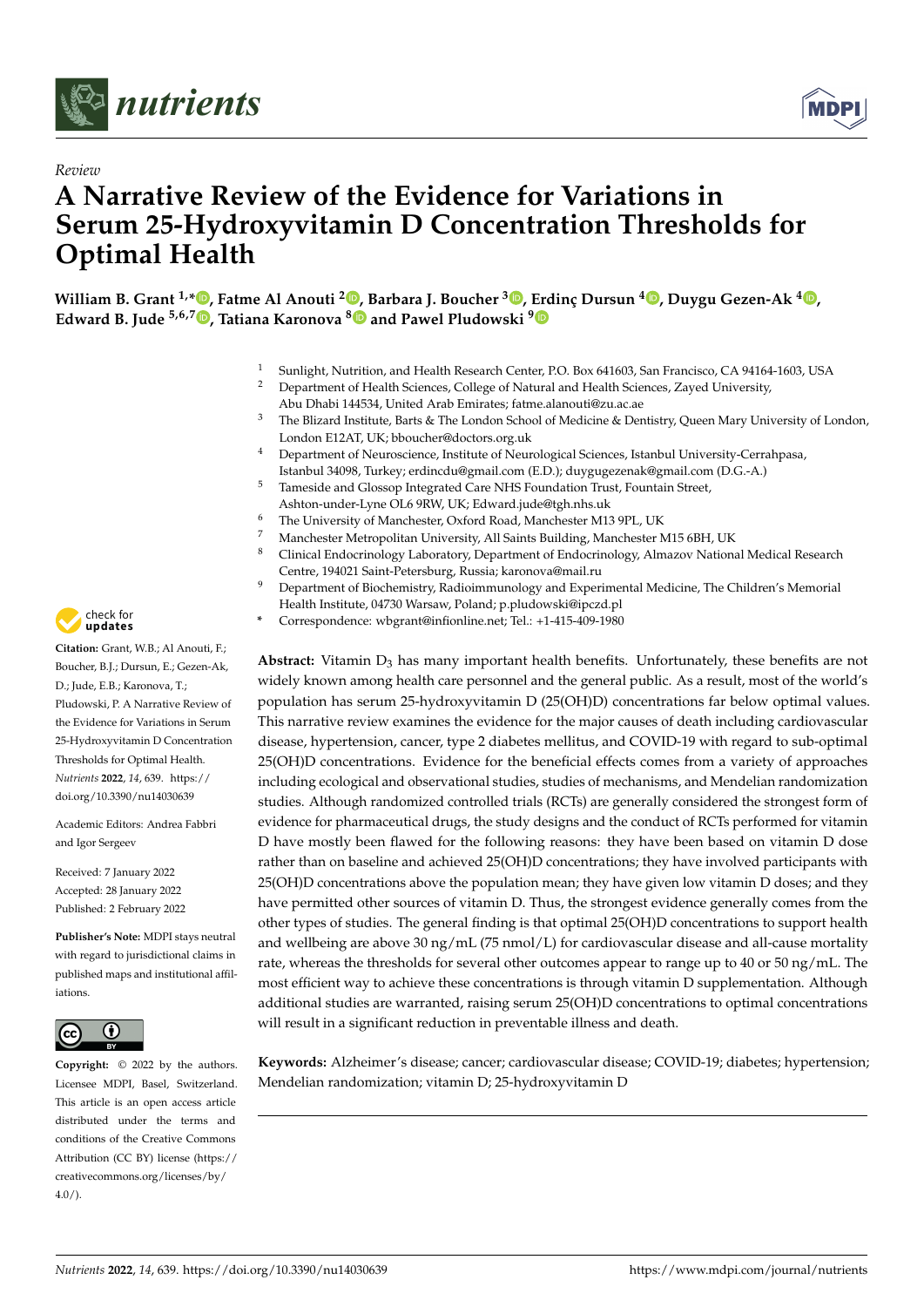#### **1. Introduction**

Vitamin D deficiency is the most common nutritional deficiency in the world, although vitamin D is one of the most well understood compounds. It reduces risks of many adverse health outcomes through both genetic and non-genetic mechanisms; it is readily available from supplements, is safe, and inexpensive. There are over 94,000 publications on vitamin D listed on <pubmed.gov> as of 20 December 2021. Despite all this, vitamin D deficiency (25-hydroxyvitamin D (25(OH)D) concentration <20 ng/mL) is very common, affecting about half of the world's population [\[1\]](#page-17-0), whereas the higher concentrations necessary for optimal non-skeletal health (25(OH)D >30 ng/mL) are not so common. The reason for this is that the beneficial effects of vitamin D for non-skeletal disorders have only received widespread research attention since 2000. Furthermore, methods for studying the many health effects of vitamin D have been evolving and researchers have had to identify their various strengths and limitations. Another factor is that conventional medicine in most countries generally focuses on treatment rather than on the prevention of disease.

This is a narrative review of what is known about the role of vitamin D supplementation and how it raises serum 25(OH)D concentration and influences health outcomes as well as achieves maximum reductions of mortality rates in developed countries from the commonest fatal diseases (e.g., cancer, cardiovascular disease including hypertension, COVID-19 and diabetes mellitus type 2). In addition, an overview is included of the types of studies used to evaluate the effects of vitamin D supplementation, and of the different serum 25(OH)D concentrations required to achieve various health outcomes, with outlines of the strengths and limitations of the various types of studies. Circulating 25(OH)D is important as the precursor of the most active vitamin D metabolite, calcitriol (1,25-dihydroxyvitamin D) formed by the 1-alpha hydroxylation of 25(OH)D in the kidneys and many other immune and metabolically active tissues as needed.

The approach taken in this report is to base recommendations on the strongest evidence available, generally from observational studies that are supported by other types of studies. The strengths and weaknesses of the various types of studies, ranging from ecological studies to meta-analyses of randomized controlled trials (RCTs) and Mendelian randomization (MR) studies are discussed at the end of the discussion. Although metaanalyses are often considered to be stronger evidence than individual studies, the fact that many studies have flaws in their design, conduct, or analysis, means that some individual studies are better suited for making recommendations than many meta-analyses.

The background for the present report is provided by data on mortality rates for major causes of death in 2016 by the World Health Organization (see Table [1](#page-4-0) for Germany, Japan, Saudi Arabia, and the U.S.). This study will concentrate on the diseases with the highest prevalence or mortality rates.

It is apparent from the data in Table [1](#page-4-0) that there are large differences in mortality rates by country and sex. National diet plays an important role in health outcomes. Spending on health care can affect outcomes. Obesity increases adverse health outcomes. Smoking has many adverse health effects. Males tend to smoke more than females, and this may explain why mortality rates for males are higher than for females. Although we do not discuss the effect of factors other than vitamin D and solar UVB in this study, we acknowledge that raising serum 25(OH)D concentrations may not have the same effects in all participants.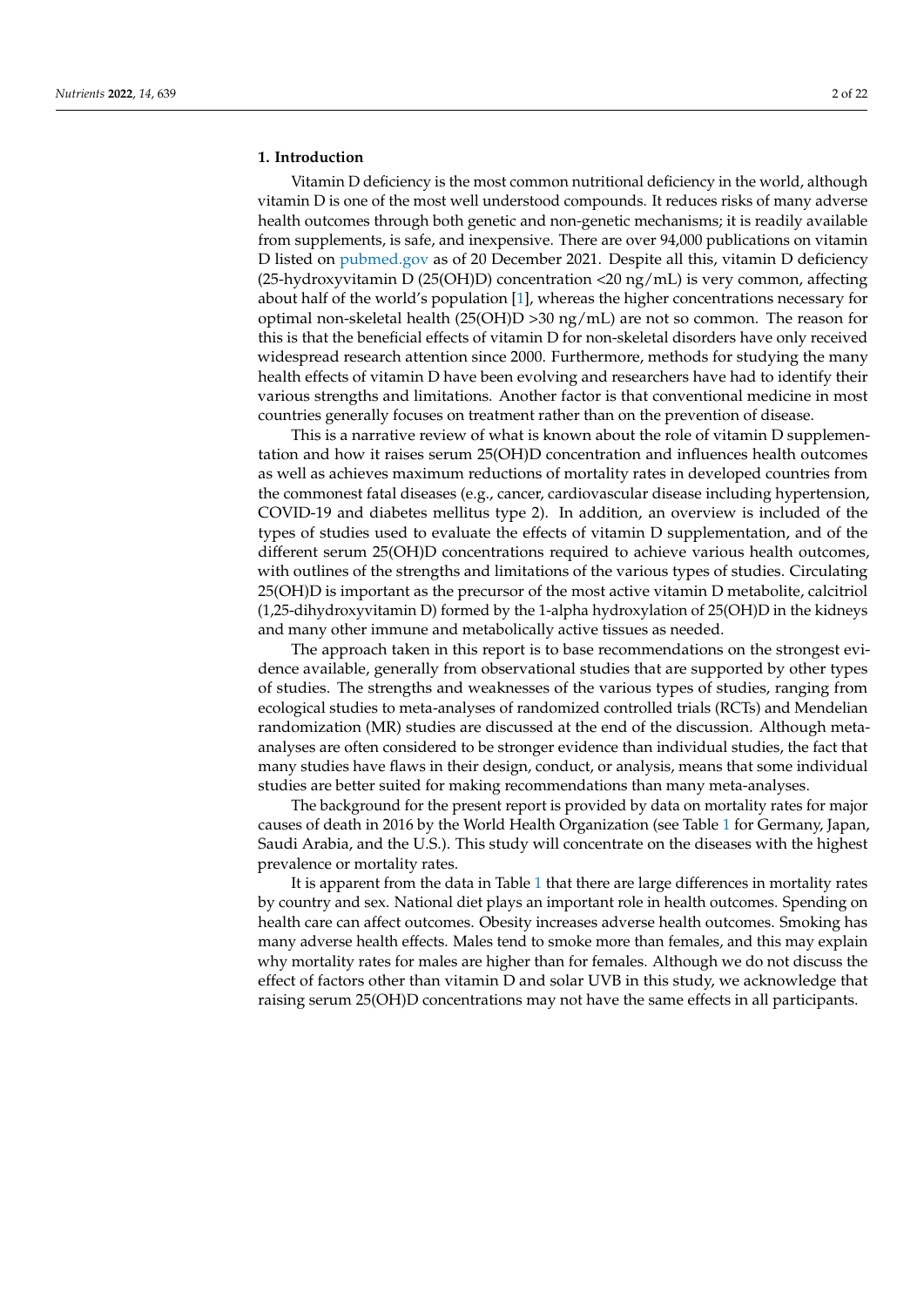| Outcome                         | Germany<br>M | Germany<br>F   | Japan<br>M     | Japan<br>F | Saudi<br>Arabia<br>M | Saudi<br>Arabia<br>F | <b>USA</b><br>M | <b>USA</b><br>F |
|---------------------------------|--------------|----------------|----------------|------------|----------------------|----------------------|-----------------|-----------------|
| All causes                      | 504          | 328            | 401            | 217        | 777                  | 608                  | 592             | 404             |
| <b>CVD</b>                      | 160          | 106            | 93             | 54         | 329                  | 261                  | 167             | 104             |
| <b>IHD</b>                      | 95           | 54             | 42             | 22         | 219                  | 154                  | 106             | 56              |
| Stroke                          | 24           | 20             | 33             | 20         | 86                   | 76                   | 24              | 21              |
| Cancer                          | 148          | 97             | 139            | 76         | 64                   | 57                   | 132             | 99              |
| <b>Breast</b>                   | 0.2          | 19             | 0.1            | 10         | $\overline{0}$       | 9                    | 0.2             | 18              |
| Lung                            | 36           | 17             | 33             | 10         | 7                    | 3                    | 33              | 23              |
| <b>COPD</b>                     | 26           | 15             | 19             | 7          | 15                   | 12                   | 35              | 28              |
| Lower respiratory tract disease | 12           | 7              | 36             | 17         | 46                   | 42                   | 13              | 10              |
| Diabetes mellitus               | 12           | 8              | 5              | 2          | 30                   | 25                   | 19              | 12              |
| Alcohol abuse                   | 7            | $\overline{2}$ | 0.5            | 0.1        | 0.5                  | 0.1                  | $\overline{4}$  | $\mathbf{1}$    |
| Alzheimer's disease             | 15           | 16             | 6              | 5          | 46                   | 44                   | 28              | 35              |
| Obesity $(\%)-2016$             | 22           |                | $\overline{4}$ |            | 35                   |                      | 36              |                 |

<span id="page-4-0"></span>**Table 1.** Mortality rates (deaths/100,000/year) as well as obesity rates in 2016.

Table [1.](#page-4-0) Global Health Estimates 2016: Deaths by Cause, Age, Sex, by Country and by Region, 2000–2016. Geneva, World Health Organization; 2018. Obesity data from <https://obesity.procon.org/global-obesity-levels/> (accessed on 15 December 2021). COPD, chronic obstructive pulmonary disease; CVD, cardiovascular disease; F, female; IHD, ischemic heart disease; M, male.

#### **2. Results**

#### *2.1. Cardiovascular Disease*

Robert Scragg was the first to propose that the adequate provision of vitamin D might reduce the risk of cardiovascular disease (CVD) since incidence and mortality rates were highest in winter when solar UVB doses and serum 25(OH)D concentrations were lowest [\[2\]](#page-17-1). Markedly higher rates of CVD risk factors were found in winter than in summer in 24 population-based studies in 14 countries [\[3\]](#page-17-2). The risk factors considered included BMI, waist circumference systolic and diastolic blood pressure, total, high- and low-density lipoprotein cholesterol, triglycerides, and glucose levels.

Thomas Wang and colleagues published the first observational study of CVD risk with respect to serum 25(OH)D concentration in a prospective study of participants in the Framingham Offspring Study in 2008 [\[4\]](#page-17-3). Several vitamin D-related mechanisms appear to have protective roles for CVD including the known inhibition of vascular smooth muscle proliferation, the suppression of vascular calcification, the reduction of inflammation through the regulation of cytokines, and the regulation of blood volume and systemic vascular resistance through renin gene suppression [\[5\]](#page-17-4).

Observational studies have shown that serum 25(OH)D concentrations correlate inversely with CVD incidence and mortality rates and also with data for coronary or ischemic heart disease, congestive heart failure and stroke. Acute cardiovascular events are commonly precipitated by plaque disruption following local inflammation and the release of destructive MMPs, especially MMP9, from invading foam macrophages. Inflammation is suppressed by vitamin D and non-skeletal MMP2/9 production is suppressed by vitamin D; circulating MMP2/9 concentrations relate inversely to serum 25(OH)D and can be suppressed by modest supplementation [\[6\]](#page-17-5).

In clinical trials, vitamin D supplementation has been found to reduce the serum levels of total cholesterol (TC), low-density lipoprotein cholesterol (LDL-C), and triglycerides (TG) but not high-density lipoprotein cholesterol (HDL-C) [\[7\]](#page-17-6).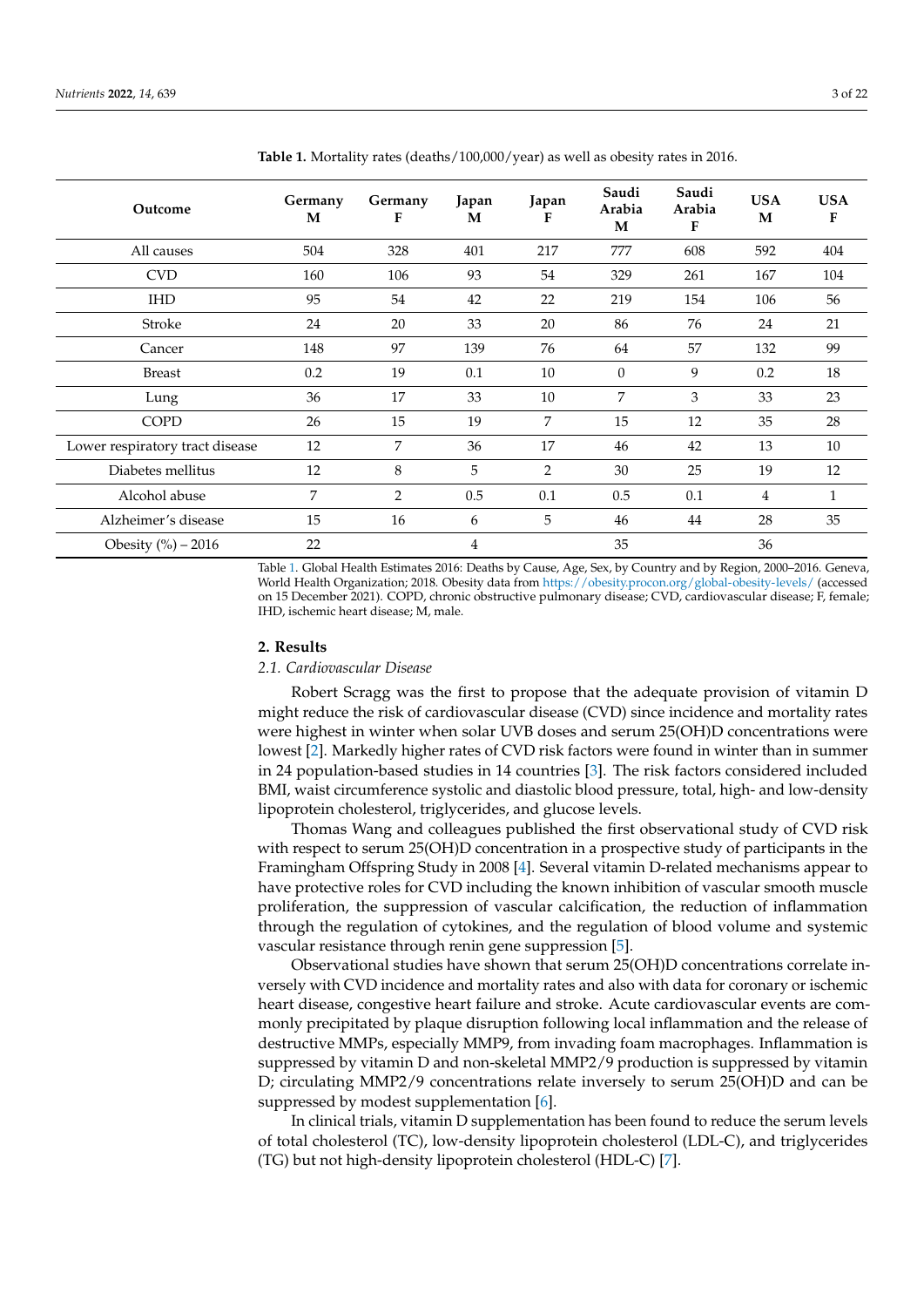A study of 20,025 patients in the U.S. Veterans Health Administration system followed for 20 years found that those with no previous myocardial infarction (MI) who had basal 25(OH)D concentrations  $\leq$  20 ng/mL and raised their concentrations to >20 ng/mL significantly reduced their risk of MI [\[8\]](#page-17-7). For those achieving 25(OH)D concentrations  $\geq$ 30 ng/mL vs. 21 to 29 ng/mL, the hazard ratio (HR) for MI was 0.65 (95% CI, 0.49 to 0.85,  $p = 0.002$ ), whereas for those who achieved 25(OH)D concentrations  $\geq$ 30 ng/mL vs. ≤20 ng/mL, the HR for MI was 0.73 (95% CI, 0.55 to 0.96, *p* = 0.02).

Similarly, a study based on UK Biobank participants who had CVD followed for a median of 11.7 years showed a linear inverse association of CVD mortality (*P*-non-linearity  $= 0.07$ ) with 25(OH)D, the adjusted HR decreasing from 1.31 (95% CI, 1.14 to 1.43) at 4 ng/mL to 0.83 (95% CI, 0.77 to 0.88) at 15 ng/mL and then (linearly) to 0.37 (95% CI, 0.22 to 0.62) at 60 ng/mL [\[9\]](#page-18-0).

Support for the role of vitamin D in reducing the risk of CVD also comes from observational associations and MR analyses of four population-based cohort studies (UK Biobank, EPIC-CVD and two Copenhagen population-based studies) comprising 386,406 middleaged individuals of European ancestries [\[10\]](#page-18-1) followed after enrollment, with blood drawn from between 9 to 21 years. In the observational part of this study, coronary heart disease events were significantly increased below 12 ng/mL, stroke events below 20 ng/mL, and the CVD mortality rate below 25  $\frac{ng}{m}$ . In that MR analysis, a 4  $\frac{ng}{m}$  increase in genetically predicted 25(OH)D was associated with an OR for stroke of 0.85 (95% CI, 0.70 to 1.02, *p* = 0.09) and for coronary heart disease of 0.89 (95% CI, 0.76 to 1.04, *p* = 0.14). However, these values probably underestimate the true value due to changes in 25(OH)D over time. An analysis of HR vs. the follow-up period for observational studies of all-cause mortality rate for an 8 ng/mL difference in 25(OH)D concentration over six to fourteen years found a linear increase in HR from 0.81 (95% CI, 0.67 to 1.02) at six years to 0.96 (95% CI, 0.9 to 1.01) at fourteen years [\[11\]](#page-18-2).

Subsequently, an MR study based on UK Biobank data for 20,805 incident CVD events amongst 267,980 subjects with both serum 25(OH)D concentration data and phenotypic 25(OH)D analyses [\[12\]](#page-18-3) reported that each 4 ng/mL increase in phenotypic 25(OH)D was associated with a 1.6% lower risk of a CVD event (OR = 0.98 (95% CI, 0.98 to 0.99,  $p = 0.0001$ )) for 25(OH)D concentrations of up to 50 ng/mL. However, the genetic (MR) analysis using data for 35 vitamin D-related single nucleotide polymorphisms (SNPs) found in the 295,788 participants including 44,519 CVD cases, revealed that there was an L-shaped relationship, with 11% (95% CI, 1.05 to 1.18) higher odds for CVD events at 10 ng/mL than at 20 ng/mL; moreover, for 25(OH)D concentrations around 4 ng/mL, the odds were +2.3 (95% CI, 1.6 to 3.7) using the non-linear analytical approach of Staley and Burgess [\[13\]](#page-18-4) on the 25(OH)D data after the data had been divided into 100 equal strata, with a plateau above  $\sim$ 20 ng/mL.

#### *2.2. Hypertension*

Good evidence now shows that vitamin D status affects the risk and prevalence of hypertension. For example, a meta-analysis of seven out of eight prospective cohort studies with 283,537 participants found the risk of developing hypertension for those in the upper third vs. lower third of  $25(OH)D$  concentrations was reduced by  $30\%$  (RR = 0.70) (95% CI, 0.58 to 0.86)) [\[14\]](#page-18-5) with an overall RR for incident hypertension for every 10 ng/mL increment in baseline 25(OH)D concentration of 0.88 (0.81, 0.97) using dose-response analysis.

An MR study on 142,225 participants of European descent from several countries with measurements of systolic and diastolic blood pressure and genetic analyses [\[15\]](#page-18-6) found four variants of genes affecting 25(OH)D synthesis from vitamin D (*CYP2R1*) through involvement in the synthesis of 7-dehydrocholesterol, which is converted to vitamin  $D_3$ in the skin via UVB irradiance followed by a thermal process involving *DHCR7*, the gene providing instructions for making an enzyme called 7-dehydrcholesterol reductase. In their meta-analysis, a 'synthesis score' was associated with a reduced risk of hypertension (OR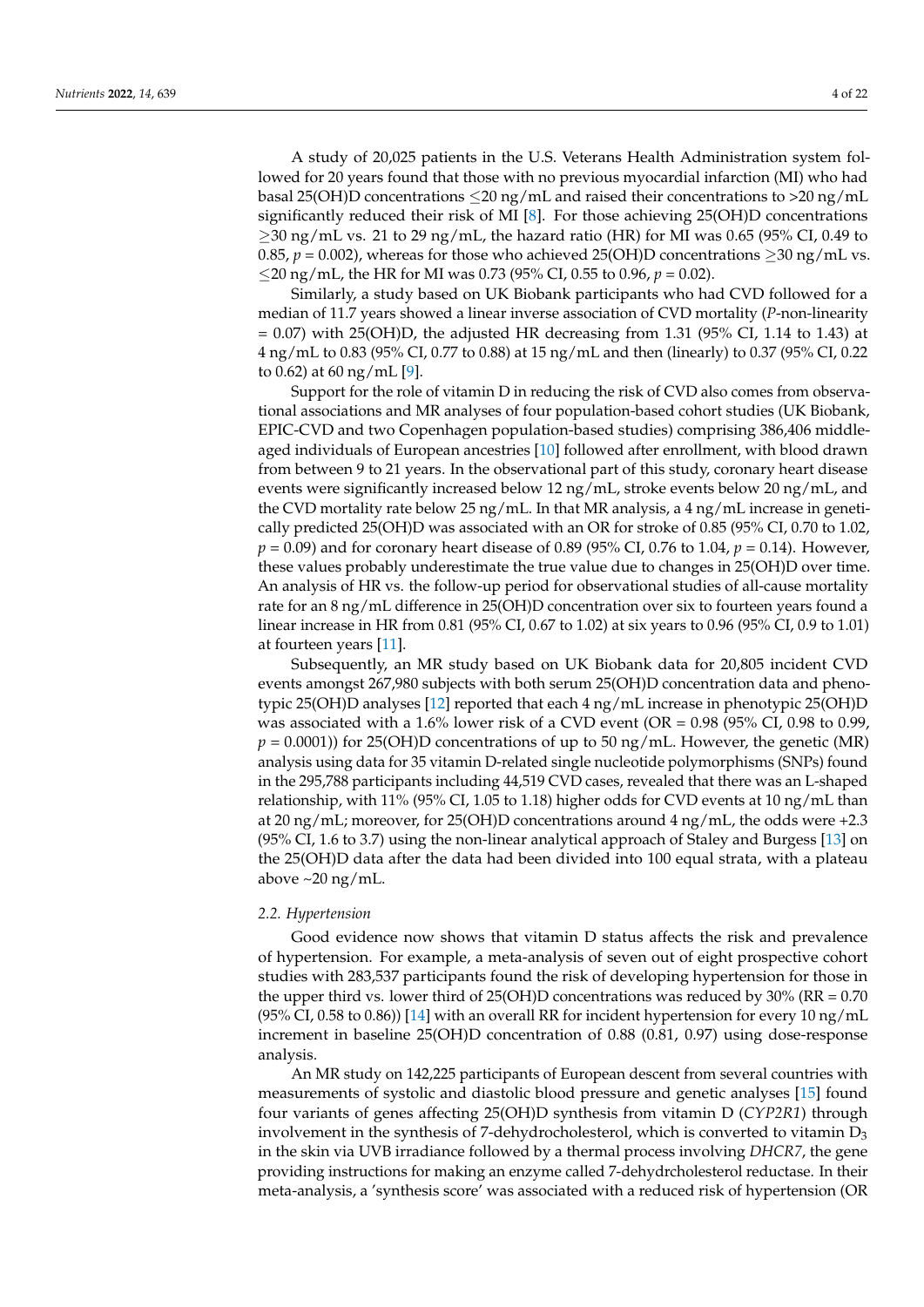per allele,  $0.98$ ,  $0.96$ –0.99;  $p = 0.001$ ). Each 10% increase in genetically determined 25(OH)D concentration was associated with a reduction of  $-0.29$  mm Hg in diastolic blood pressure (95% CI, −0.52 to −0.07; *p* = 0.01), of −0.37 mmHg in systolic blood pressure (95% CI, −0.73 to 0.003; *p* = 0.052), and an 8% decreased risk of hypertension (OR 0.92, 95% CI, 0.87–0.97; *p* = 0.002). Although these differences in blood pressure were small, that was likely due to the limitations of the MR analyses which had few alleles of genes affecting serum 25(OH)D concentrations to consider.

An observational study of community-based participants taking ~4000 IU/day of vitamin  $D_3$  to achieve 25(OH)D concentrations >40 ng/mL reported significant reductions in blood pressure and hypertension prevalence after a year [\[16\]](#page-18-7). At baseline, 592 participants (7.3%) were hypertensive. At follow-up (12  $\pm$  3 months), 71% of them were no longer hypertensive. The mean 25(OH)D concentration for those hypertensive participants increased from 33  $\pm$  16 ng/mL to 45  $\pm$  14 ng/mL with increased vitamin D supplementation (from ~2000 IU/day to ~6000 IU/day). For those not taking hypotensive medication, systolic BP decreased by  $18 \pm 19$  mmHg and diastolic BP fell by  $12 \pm 12$  mmHg, whereas in those taking hypotensive medication after joining the program, systolic BP decreased by 14  $\pm$  21 mmHg and diastolic BP decreased by 12  $\pm$  12 mmHg, whereas there were no changes in blood pressure in the normo-tensive control participants.

#### *2.3. Cancer*

It was first proposed in 1980 that sunlight reduced the risk of colon cancer with vitamin D production being the likely reason [\[17\]](#page-18-8). Since then, numerous ecological studies have reported that solar UVB dose indices correlate inversely with incidence and/or mortality rates for nearly 20 types of cancer [\[18](#page-18-9)[–20\]](#page-18-10). The best ecological studies are those from single mid-latitude countries where variations in solar UVB doses tend to be large [\[21,](#page-18-11)[22\]](#page-18-12), whereas variations in other risk-modifying factors (diet, skin pigmentation, dress, obesity, smoking, alcohol consumption, etc.) are often small or can be accounted for [\[19\]](#page-18-13). Thus, ecological studies provide a case for examining whether better vitamin D provision reduces cancer incidence or cancer mortality.

Observational studies have shown associations between cancer risk and solar UV radiation. A meta-analysis of 14 studies observed reduced breast cancer rates for those spending  $\geq 1$  h/day in sunlight during summer months over their lifetime or adulthood compared to <1 h/day ( $RR = 0.84$ ;  $95\%$  CI: 0.77, 0.91) [\[23\]](#page-18-14). Another meta-analysis of six studies between 2005 and 2020 found an inverse correlation between exposure to solar UV radiation and breast cancer risk (RR: 0.70, 95% CI: 0.65, 0.75), [\[24\]](#page-18-15). In total, 17 case-control studies and 9 cohort studies, including 216,285 non-Hodgkin's lymphoma (NHL) and 23,017 Hodgkin's lymphoma (HL) patients, were included in the final analysis. Personal sunlight exposure was significantly associated with reduced risks of HL ( $OR = 0.77$ ;  $95\%$ CI 0.68–0.87) and of all types of NHL (OR = 0.81;  $95\%$  CI 0.71–0.92) other than T-cell lymphoma [\[25\]](#page-18-16). Furthermore, no mechanism other than the production of vitamin D has been suggested to explain the protective effects of solar UV against cancer.

There are many observational studies of cancer incidence with serum 25(OH)D concentrations. The meta-analyses of observational studies are shown in Table [2.](#page-7-0) The reason case-control studies report greater risk reductions is probably the long follow-up times of cohort studies providing baseline 25(OH)D concentrations which become less well correlated with cancer outcomes over time [\[26\]](#page-18-17). Although serum 25(OH)D concentration can be reduced by acute inflammatory illness [\[27\]](#page-18-18), cancer does not appear to have this effect.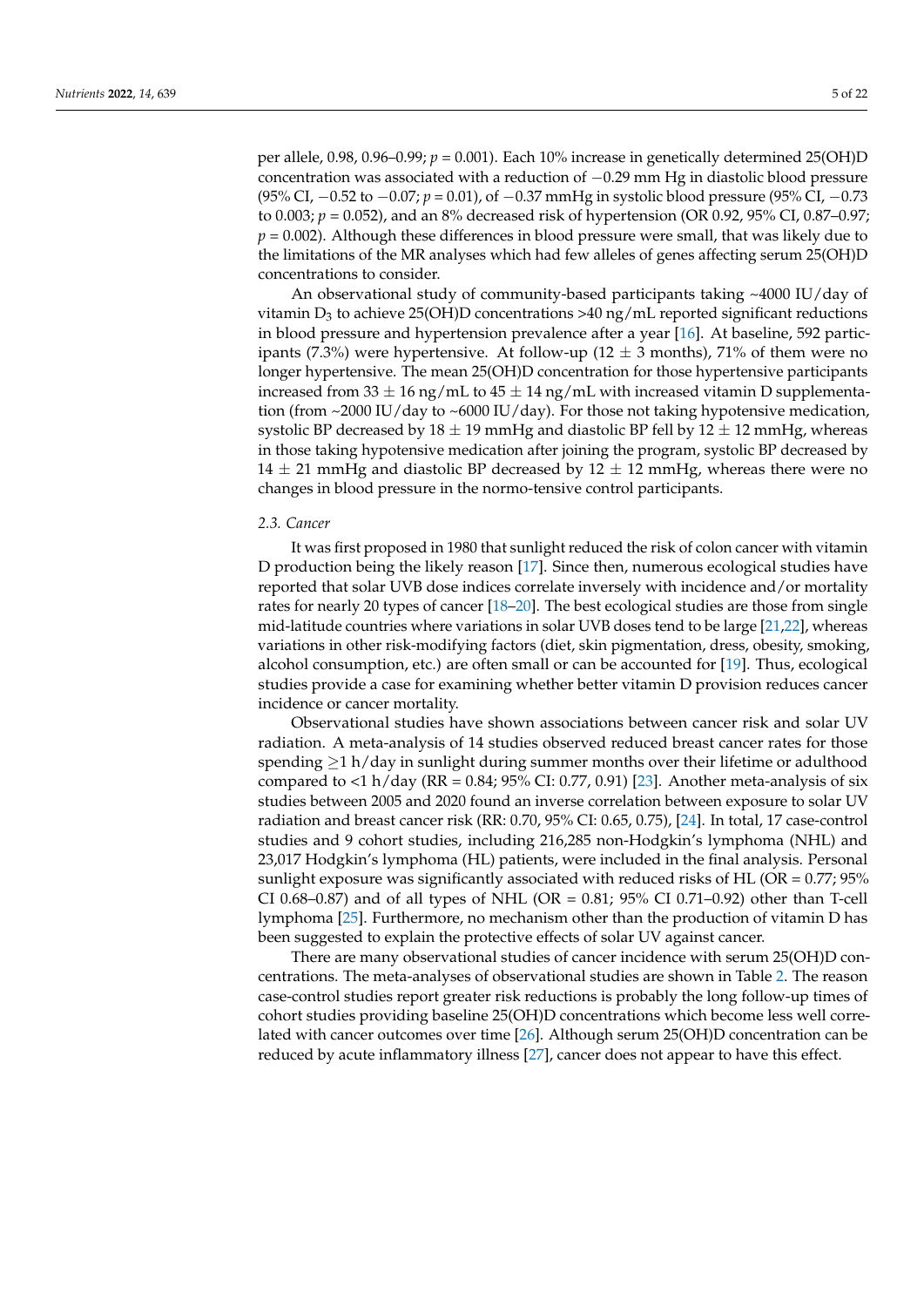| <b>Cancer Site</b> | N Studies      | <b>Type of Study</b> | <b>RR</b><br>$(95\% \text{ CI})$<br>(High vs. Low) | Reference |
|--------------------|----------------|----------------------|----------------------------------------------------|-----------|
| Bladder            | 5              | Cc                   | $0.70$ (0.56 to 0.88)                              | $[28]$    |
| <b>Bladder</b>     | $\overline{2}$ | Cohort               | $0.80$ (0.67 to 0.94)                              | [28]      |
| <b>Breast</b>      | 44             | Cc                   | $0.57(0.48 \text{ to } 0.66)$                      | $[29]$    |
| <b>Breast</b>      | 6              | Cohort               | 1.17 $(0.92 \text{ to } 1.48)$                     | [29]      |
| Colorectal         | 11             | Cc                   | $0.60$ (0.53 to 0.68) *                            | [30]      |
| Colorectal         | 6              | Cohort               | $0.80$ (0.66 to 0.97) *                            | [30]      |

<span id="page-7-0"></span>**Table 2.** Meta-analyses of observational studies of individual cancer site risks in relation to serum 25(OH)D concentrations #.

(\*) fixed effects model; # <https://pubmed.ncbi.nlm.nih.gov/> (accessed on 15 December 2021).

Although the data in Table [2](#page-7-0) demonstrate that serum 25(OH)D concentration is commonly inversely correlated with cancer incidence, they do not provide data on the relationship of 25(OH)D concentration to cancer incidence, although other studies do so. For breast cancer, two studies can be used. One is a meta-analysis of 36 case-control and four cohort studies [\[29\]](#page-18-20) where a spline fit to the data reveals a 60% (95% CI, 45% to 70%) reduction in risk with 25(OH)D concentrations from 4 ng/mL up to 40 ng/mL and an 80% reduction with 25(OH)D concentrations of up to 80 ng/mL. However, the primary data source for 25(OH)D concentrations of >40 ng/mL is from an observational study based on data from women enrolled in vitamin D RCTs who took vitamin D supplements (1000 or 2000 IU/day) or a placebo [\[31,](#page-18-22)[32\]](#page-18-23) or were enrolled in a volunteer cohort who took doses of their choice and had serum 25(OH)D measured half-yearly [\[33\]](#page-18-24). This pooled cohort included 5028 women out of whom 77 developed incident breast cancer. There was an 82% lower incidence rate for 25(OH)D concentrations >60 ng/mL vs. <20 ng/mL (*p* = 0.006) and, importantly, the slope of that relationship was similar for subjects with values both below and above 40 ng/mL.

For colorectal cancer, a 2019 meta-analysis [\[34\]](#page-18-25) using data from case-control studies of women with 25(OH)D concentrations between  $\langle 15 \text{ ng/mL}$  and  $\langle 29 \text{ ng/mL}$  found that the relative risk (RR) per 10 ng/mL increase in 25(OH)D was 0.81 (95% CI, 0.75 to 0.87), whereas for men with 25(OH)D concentrations between <16 and >30 ng/mL, the RR was 0.93 (95% CI, 0.86 to 1.00). Thus, for rises in 25(OH)D ranging from  $\sim$  10 ng/mL to  $\sim$  35 ng/mL, the RR was 0.59 for women and 0.83 for men. The increase in RR seen with 25(OH)D concentrations of  $>100$  ng/mL vs. <40 ng/mL is likely due to participants starting to supplement shortly prior to enrolling in cohort studies [\[35\]](#page-19-0) and should not necessarily be taken to indicate that higher 25(OH)D concentrations reverse the beneficial effects found at lower 25(OH)D concentrations, especially since the ecological study of cancer mortality rates in the U.S. between 1950 and 1994 showed that UVB dose–cancer mortality rate curves plateaued at the highest UVB exposures [\[36\]](#page-19-1).

The effect of vitamin D in reducing cancer mortality rates appears to be more significant than for reducing cancer incidence. For example, the VITamin D and OmegA-3 TriaL (VITAL) study conducted by Harvard University [\[37\]](#page-19-2) did not find a significant reduction in all-cancer incidence with vitamin D supplementation vs. placebo for the entire set of participants but did find a significantly reduced risk of mortality when the first two years of data were omitted, HR = 0.75 (0.59–0.96). Furthermore, another analysis of vitamin D RCTs also found a greater reduction for mortality rates than for incidence rates (Table [3\)](#page-8-0). However, meta-analyses of observational studies found significant reduction for both all-cancer incidence and mortality rates (Table [4\)](#page-8-1).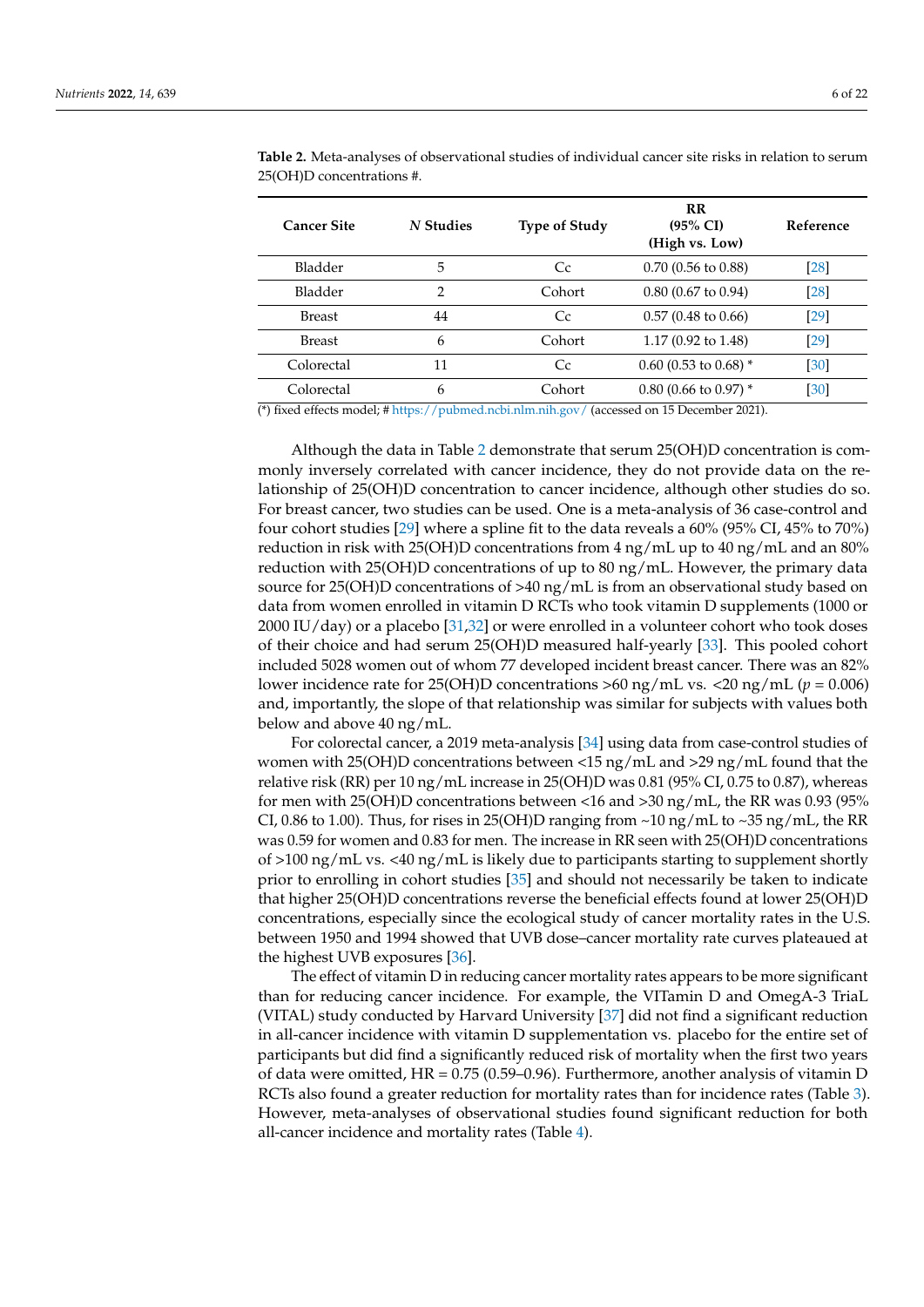| <b>Cancer Site</b> | N Studies | Outcome   | RR<br>$(95\% \text{ CI})$     | Reference |
|--------------------|-----------|-----------|-------------------------------|-----------|
| <b>Breast</b>      | u         | Incidence | $0.96(0.86 \text{ to } 1.07)$ | [38]      |
| <b>Breast</b>      | 5         | Mortality | $0.87$ (0.79 to 0.96)         | [38]      |

<span id="page-8-0"></span>**Table 3.** Meta-analyses of breast cancer risk from vitamin D RCTs.

<span id="page-8-1"></span>**Table 4.** Meta-analyses of cancer incidence and mortality rates from observational studies.

| <b>Cancer Site</b> | N Studies | Outcome   | Low, High<br>25(OH)D<br>(ng/mL) | $_{\rm RR}$<br>Low<br>25(OH)D       | RR<br>High<br>25(OH)D                 | Ratio<br><b>High to Low</b> | Reference |
|--------------------|-----------|-----------|---------------------------------|-------------------------------------|---------------------------------------|-----------------------------|-----------|
| Total              | 8         | Incidence | 1, 21                           | 1.31 (95% CI,<br>$0.87$ to $2.05$ ) | $0.71$ (95% CI,<br>$0.55$ to $0.92$ ) | 0.54                        | $[39]$    |
|                    | 17        | Mortality | 10,40                           | 1.47 (95% CI,<br>1.11 to 1.88)      | $0.87$ (95% CI,<br>$0.75$ to $1.02$ ) | 0.59                        | $[39]$    |

Additional support for the effects of vitamin D provision on cancer risks is that many mechanisms exist through which vitamin D reduces cancer risks, including effects on cells that are anti-proliferative, pro-differentiating, anti-inflammatory, immunomodulatory, antiangiogenic around tumors, and anti-metastatic [\[40–](#page-19-5)[43\]](#page-19-6). The active vitamin D metabolite  $(1\alpha,25$ -dihydroxyvitamin D<sub>3</sub> or calcitriol) inhibits proliferation and promotes the epithelial differentiation of human colon carcinoma cell lines that express the vitamin D receptor (VDR) via the regulation of a large number of genes [\[44\]](#page-19-7). Other RCTs reported that the higher the vitamin D supplement given (up to 10,000 IU/day), the more genes whose expression is changed [\[45](#page-19-8)[,46\]](#page-19-9). No adverse effects of supplementation with 10,000 IU/day were found in these studies. Thus, the known mechanisms support the finding that a higher 25(OH)D threshold can reduce cancer risks and cancer mortality.

Most vitamin D–cancer RCTs seem to have failed because they were designed using guidelines developed for assessing pharmaceutical drugs, not nutrients [\[47](#page-19-10)[,48\]](#page-19-11). As a result, baseline 25(OH)D concentrations were often too high and vitamin D doses were generally too low to correct deficiency. Furthermore, changes in serum 25(OH)D concentrations differ individually in response to supplementation [\[49\]](#page-19-12), and other sources of vitamin D, including unknown intakes from self-supplementation in both treatment and placebo arms, cannot be allowed for.

A meta-analysis of vitamin D RCTs regarding breast cancer incidence included eight trials comprising 72,275 participants with median follow-up periods ranging from 1 to 11.9 years. The doses were 400 to 1100 IU/day in four trials, 2000 IU/day in two trials, and 100,000 IU/month in two trials. This study found RRs of 1.04 (95% CI 0.85–1.29, *p* = 0.68) for vitamin D supplementation (6 trials, 33,472 participants, 246 events), and 0.99 (95% CI 0.91–1.07, *p* = 0.73) for vitamin D plus calcium (4 trials, 41,957 participants, 2195 events) [\[50\]](#page-19-13). The doses were too low and/or too infrequent in the trials of monthly dosing since the half-life of 25(OH)D is about 20 days; thus, it is not surprising that the RR findings were not significant.

The inspection of VITAL study results, where the mean baseline and achieved 25(OH)D concentrations for those with measured values were 27.8 and 39.7 ng/mL for males and 31.7 and 43.6 ng/mL for females, and using a vitamin  $D_3$  dose of 2000 IU/d, the HR for overall cancer incidence was 0.96 (95% CI, 0.88 to 1.06). However, for black participants, where the mean reported baseline and achieved 25(OH)D concentrations were 25.0 and 39.7 ng/mL, respectively, the HR was 0.77 (95% CI, 0.59 to 1.01) and for participants with a BMI <25 kg/m<sup>2</sup> with a mean reported baseline and achieved 25(OH)D concentrations of 33.3 and 45.9 ng/mL, respectively, the HR for cancer incidence was 0.76 (95% CI, 0.63 to 0.90) [\[37\]](#page-19-2).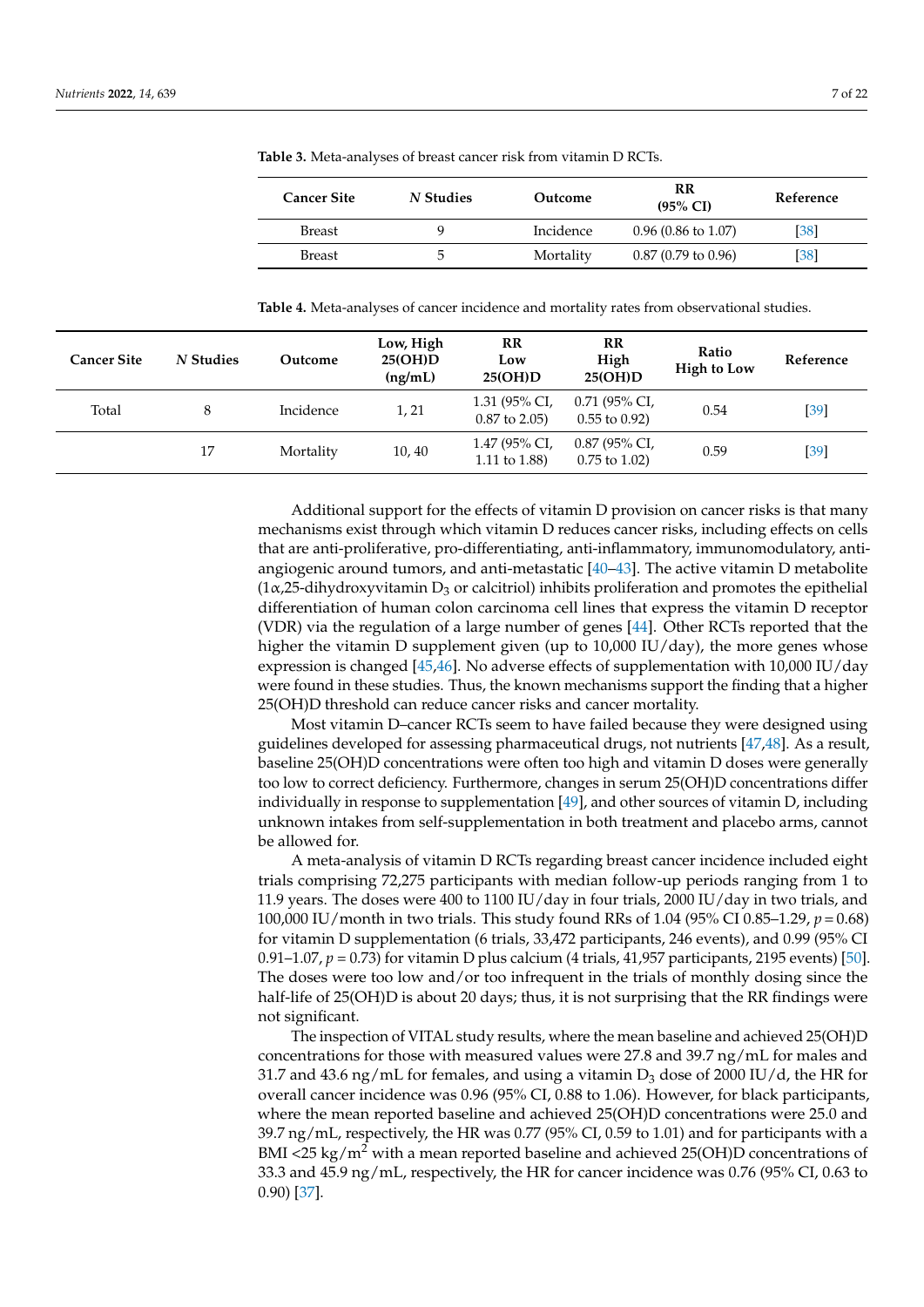In conclusion, the evidence that higher vitamin D status reduces the risk of cancer incidence includes:

1—Single-country ecological studies finding that about 20 types of cancer have incidence and mortality rates inversely correlated with various indices of solar UVB doses.

2—Observational studies reporting that several types of cancer have incidence rates inversely correlated with serum 25(OH)D in case-control or cohort observational studies.

3—An observational study using individual participant data for women taking vitamin D or placebo in two RCTs or taking vitamin D in a volunteer cohort, and with some subjects achieving 25(OH)Ds > 60 ng/mL, achieving a significant reduction in breast cancer incidence.

4—Mechanisms that explain how vitamin D reduces the risk of cancer incidence, progression, and metastasis.

5—No mechanisms are yet known that might explain how non-vitamin D mechanisms associated with UVB exposure could reduce the risk of cancer.

#### *2.4. Type 2 Diabetes Mellitus*

Type 2 diabetes mellitus (T2DM) is a condition in which there is too much glucose circulating in the blood because of long-standing increases in insulin resistance leading to the eventual deficiency in insulin responsiveness to hyperglycaemia [\[51,](#page-19-14)[52\]](#page-19-15). Although T2DM is generally associated with obesity and 'cafeteria' diets, there is now reasonably strong evidence that risk is inversely associated with serum 25(OH)D concentration and that correcting vitamin D deficiency over time can reduce T2DM risks.

The mechanisms by which vitamin D reduces the risk of T2DM include β-cell insulin release through a rise in intracellular calcium concentration [\[53\]](#page-19-16) and by stimulating insulin synthesis [\[54\]](#page-19-17), which was reported in 1980 [\[55\]](#page-19-18) (see review in [\[56\]](#page-19-19)). Vitamin D reduces insulin resistance by reducing oxidative stress and inflammation and reducing both hepatic lipogenesis and hepatic glucose release through metformin-like effects [\[57,](#page-19-20)[58\]](#page-19-21) and by promoting increased metabolic efficiency in skeletal muscle [\[59,](#page-19-22)[60\]](#page-19-23). Thus, it is not surprising that obesity, which is marked by increased systemic inflammation as well as lower 25(OH)D concentrations [\[61\]](#page-19-24), and a lack of physical activity are major risk factors for T2DM [\[62\]](#page-20-0).

Prospective observational studies support a role for vitamin D in reducing T2DM risks. A meta-analysis of 16 prospective studies published in 2013 found an OR = 1.50 (95% CI, 1.33 to 1.67) for the incidence of T2DM for low vs. high 25(OH)D status in each study [\[63\]](#page-20-1). Large prospective studies have shown that lower 25(OH)D status is a risk factor for metabolic syndrome [\[64\]](#page-20-2) and for T2DM [\[65\]](#page-20-3).

Higher 25(OH)D concentrations are associated with lower mortality rates for adults with diabetes prospectively. A study was reported on 6329 adults with diabetes from the Third National Health and Nutrition Examination Survey (NHANES III) and NHANES 2001–2014 followed up through 31 December 2015 [\[66\]](#page-20-4). In 55,126 person-years of follow-up, 2056 deaths were documented (605 from CVD and 309 from cancer). Compared with participants with 25(OH)D concentrations <25 nmol/L, the multivariate-adjusted HRs and 95% CI for participants with 25(OH)D concentrations >75 nmol/L were 0.59 (95% CI, 0.43, 0.83) for all-cause mortality ( $p_{\text{trend}} = 0.003$ ), 0.50 (95% CI, 0.29, 0.86) for CVD mortality  $(p_{\text{trend}} = 0.02)$ , and 0.49 (95% CI, 0.23, 1.04) for cancer mortality ( $p_{\text{trend}} = 0.12$ ).

A meta-analysis of 24 RCTs (*n* = 1528 individuals with T2DM) found significant reductions in glycosylated hemoglobin (HbA1c) (mean difference: −0.30%; 95% CI: −0.45 to −0.15, *p* < 0.001), serum fasting plasma glucose (FPG) (mean difference: −4.9 mg/dL (−0.27 mmol/L); 95% CI: −8.1 to −1.6 (−0.45 to −0.09 mmol/L), *p* = 0.003), and the homeostatic model assessment of insulin resistance (HOMA-IR) (mean difference: −0.66; 95% CI: −1.06 to −0.26, *p* = 0.001) in diabetic patients [\[67\]](#page-20-5) where a mean increase in 25(OH)D concentration in those RCTs was  $17 \pm 2$  ng/mL, suggesting that a minimum dose of 4000 IU/day of vitamin D is advisable for improving insulin sensitivity and glycemic control in T2DM patients.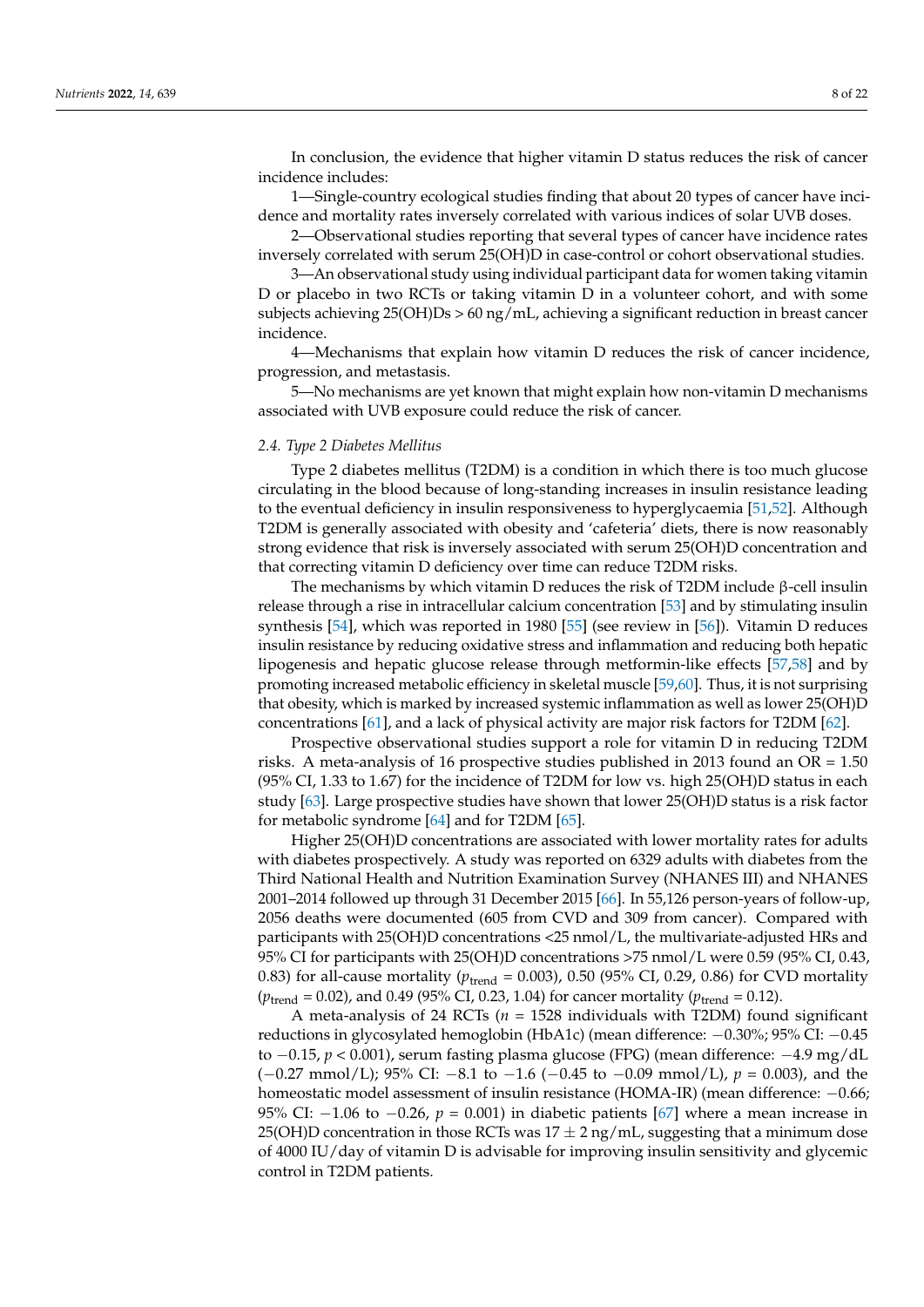It seems that vitamin D supplementation in doses of 4000 IU/day or higher improved the manifestation of diabetic complications. An example would be the study conducted in St. Petersburg, Russia that included 62 T2DM patients with diabetic polyneuropathy [\[68\]](#page-20-6). The intake of 40,000 IU/week of vitamin D for 24 weeks was associated with an increased 25(OH)D concentration from 16 to 72 ng/mL and a reduction in neurological deficit and pain severity, as well as improved interleukin profiles and markers for microcirculation. No overall changes were detected in T2DM patients who received 5000 IU/week of vitamin D.

The Vitamin D and Type 2 Diabetes (D2d) Study conducted by Tufts University is the largest RCT to examine the effect of vitamin D supplementation on the risk of T2DM [\[69\]](#page-20-7). A total of 2423 prediabetic participants were enrolled and half were given 4000 IU/day of vitamin  $D_3$ , whereas the other half were given a placebo during a mean 2.5-year follow-up period. The HR for progression to T2DM for the treatment arm compared to the control arm was 0.88 (95% CI, 0.75 to 1.04, *p* = 0.12). Two subgroups had a significantly reduced risk when comparing treatment to control groups, those with BMI <30 kg/m<sup>2</sup> (HR = 0.71 (95% CI, 0.53 to 0.95)) and those not taking calcium (HR =  $0.81$  (95% CI, 0.66 to 0.98)). However, it was a secondary analysis related to 25(OH)D concentration maintained through the RCT that provided strong support for vitamin D supplementation reducing the progression from pre-diabetes to T2DM [\[70\]](#page-20-8). Over the range from 20–30 ng/mL to >50 ng/mL, for each increase in 25(OH)D by 10 ng/mL, those in the treatment arm had an HR of 0.75 (95% CI, 0.68 to 0.82) for conversion to T2DM. Therefore, secondary analysis based on serum 25(OH)D concentration is clearly an appropriate way to analyze RCT results since vitamin D, being a nutrient provided from several sources, has non-linear effects in contrast to a 'medication' [\[47,](#page-19-10)[48\]](#page-19-11).

#### *2.5. COVID-19*

The world is in the midst of the COVID-19 pandemic with nearly 5.6 million deaths reported to date (21 January 2022) [\(https://www.worldometers.info/coronavirus/](https://www.worldometers.info/coronavirus/) (accessed on 5 January 2022)). On 2 April 2020, it was suggested that vitamin D could reduce the risk of COVID-19 through several mechanisms including inducing the secretion of cathelicidins and defensins known to reduce viral replication rates and reduce the production of proinflammatory cytokines aggravating the inflammation that injures the lungs, leading to pneumonia. Vitamin D also increases the secretion of anti-inflammatory cytokines, overall reducing the risk of highly dangerous cytokine storms [\[71\]](#page-20-9). The important modulatory effect of vitamin D on immune-related genes through binding to VDR implicates a potential role in clearing SARS-CoV-2 infections [\[72\]](#page-20-10).

The rationale for that suggestion included the observation that case fatality rates in the U.S. during the 1918–1919 influenza pandemic were mainly due to the development of pneumonia and were lowest in communities with the highest solar UVB doses [\[73\]](#page-20-11). In addition, a meta-analysis of RCTs had shown a reduction in acute respiratory tract infections with supplementation in vitamin D deficiency cases using analyses of individual participant data [\[74\]](#page-20-12).

Observational studies suggest that vitamin D reduces SARS-CoV-2 infection risk. A study of >190,000 patients who had SARS-CoV-2-positive tests in the U.S. between 9 March and 19 June 2020 and had their serum 25(OH)D concentration measured during the previous twelve months (by Quest Diagnostics, Secaucus, NJ) [\[75\]](#page-20-13) showed the following results by race/ethnicity, after adjusting for seasonal differences: black non-Hispanics, Hispanics, and white non-Hispanics had ~19%, 16% and 9% rates for a 25(OH)D concentration <20 ng/mL, respectively, and rates of 11%, 10%, and 5%, respectively for 25(OH)D values of ~55 ng/mL. These values represent reductions by about 40% for all three races/ethnicities. The higher SARS-CoV-2 positivity rates for black American non-Hispanics and Hispanics was mostly likely due to their being in lower socioeconomic strata and more likely to be unable to socially isolate or to work from home than white non-Hispanics as well as being more likely to have been aggravated by their lower vitamin D status, itself known to worsen with lower SE status as well as being increased in those with darker skin [\[76\]](#page-20-14).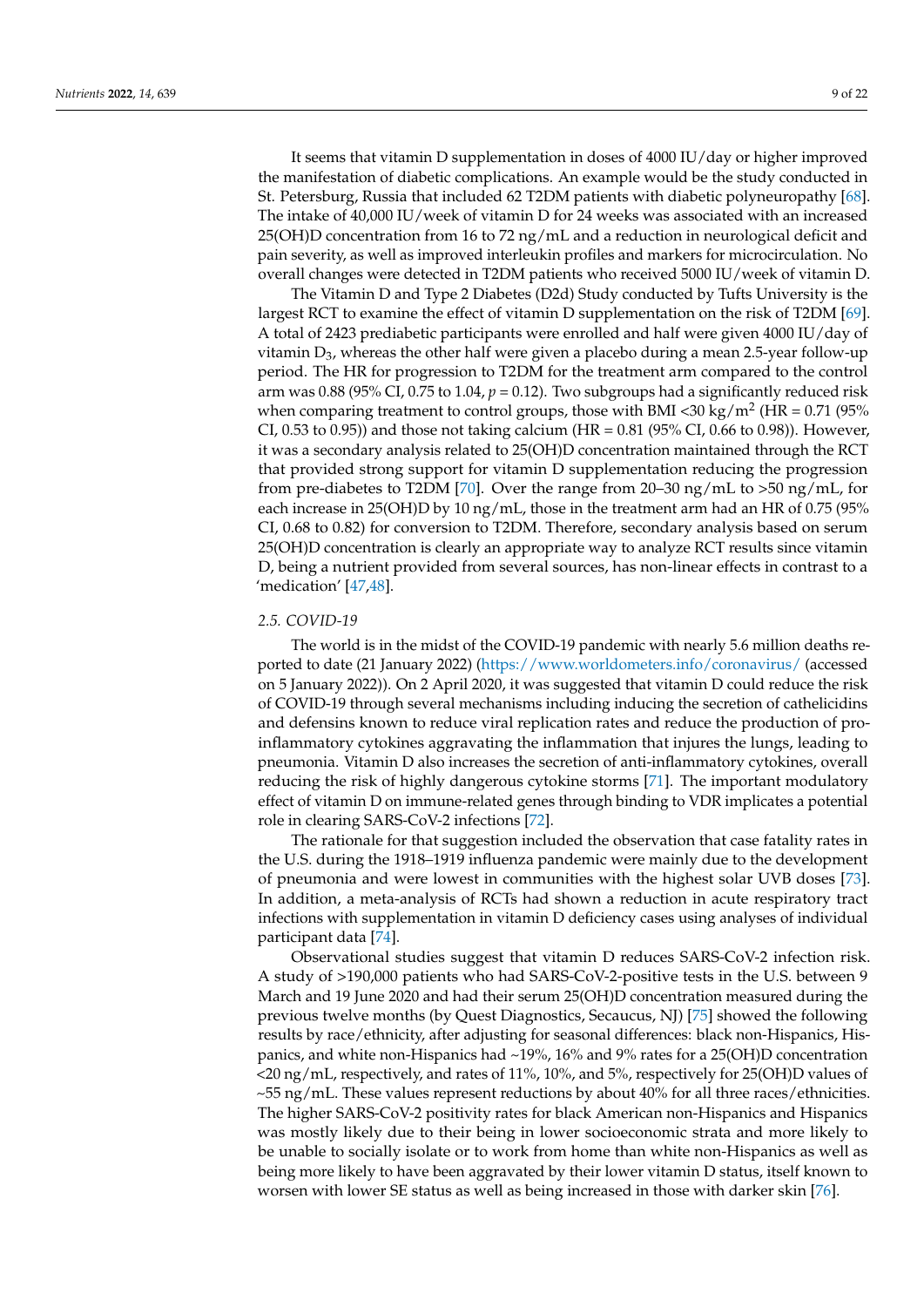There have been many observational studies. Some were retrospective studies where 25(OH)D concentrations for those becoming ill and being diagnosed with COVID-19 were obtained from measurements made before diagnosis (seasonally adjusted). Examples include those from Israel [\[77\]](#page-20-15) and Chicago, IL, USA [\[78](#page-20-16)[,79\]](#page-20-17). However, the majority of such observational investigations were based on 25(OH)D concentration at the time of diagnosis upon hospital admission [\[80\]](#page-20-18).

The most recent meta-analysis of COVID-19 risk in relation to serum 25(OH)D concentrations was published on 11 December 2021 [\[81\]](#page-20-19). It included results from 76 observational studies. Vitamin D deficiency/insufficiency increased the odds of developing COVID-19 (OR 1.46, 95% CI 1.28–1.65, *p* < 0.0001), developing severe disease (OR 1.90, 95% CI 1.52–2.38, *p* < 0.0001) and death (OR 2.07, 95% CI 1.28–3.35, *p* = 0.003). A major concern is that having COVID-19 must itself lower 25(OH)D concentration as is usual in severe infection, as shown experimentally [\[27\]](#page-18-18). This concern will eventually be clarified by examining data for COVID-19 outcomes by pre-illness and/or pre-pandemic 25(OH)D concentration in comparison with those found at the time of diagnosis. In one meta-analysis of vitamin D deficiency/insufficiency and risk of COVID-19 involving 19 studies, the OR was 1.46 (95% CI, 1.28 to 1.65). Of the 19 studies, ten had 25(OH)D concentrations measured prior to COVID-19 diagnosis, of which three were 10–15 years before the pandemic. The ORs for those three were near 1.00 and non-significant, as expected for such a long lag time. Examining the five studies with values measured in the previous year (omitting one that is a preprint), the ORs for four of them were above the mean value and one was very near the meta-analysis value, 1.46. Thus, on the basis of that analysis, there does not seem to be a significant difference between risks relating to low 25(OH)D values whether measured before or at the time of COVID-19 diagnosis.

The most recent article on vitamin D and the risk of COVID-19 hospitalization and mortality was published on 1 January 2022 [\[82\]](#page-20-20). It presented an analysis of 4599 veteran patients receiving care in the US Department of Veterans Affairs health care facilities who tested positive for SARS-CoV-2 during the period from 20 February to 8 November 2020 and who had serum 25(OH)D concentration data from the previous 15 to 90 days on file. Twenty one percent of the patients were hospitalized and 7.4% died within 60 days of their index SARS-CoV-2 test. Hospitalization rates decreased from 25% at 15 ng/mL to 18% at 60 ng/mL (adjusted relative risk = 1.29 (95% CI, 1.06 to 1.57), whereas morality rates decreased from 11% for vitamin D levels of 15 ng/mL to 6% at 60 ng/mL (adjusted relative risk =  $1.82$  (1.27 to  $2.63$ )).

Results of a trial conducted in Turkey involving 132 COVID-19 patients with a baseline 25(OH)D concentration <30 ng/mL, of whom 80 were treated with high-dose vitamin D3 to achieve a 25(OH)D concentration >30 ng/mL, was reported recently [\[83\]](#page-20-21). Vitamin  $D_3$ doses ranged from 224,000 to 500,000 IU over periods from three to 14 days. The mean 25(OH)D for the treated patients reached only  $31 \pm 12$  ng/mL on day 7 and  $35 \pm 11$  ng/mL on day 14. The mortality rate was 11.2% (97 out of 867) in the whole cohort. The mortality rate for patients who had comorbidities but received vitamin D treatment was 5.5% (9 out of 162). Having vitamin D treatment decreased the 14-day mortality rate significantly (OR for survival: 2.14, 95%CI: 1.06 to 4.33, *p* = 0.03).

Calcifediol  $(25(OH)D_3)$  is being used in Spain to treat COVID-19 patients, its advantage being that it increases serum 25(OH)D concentrations within hours and much faster than intact vitamin  $D_3$ . The first study of the calcifediol treatment of COVID-19 patients was conducted in Cordoba, Spain [\[84\]](#page-20-22) in 76 consecutive patients admitted to a university hospital with clinically diagnosed COVID-19 who all received standard care with hydroxychloroquine plus azithromycin for patients with pneumonia (a broad-spectrum antibiotic). Fifty of these patients were 'randomized' to receive oral calcifediol on the day of admission at 0.532 mg followed by 0.266 mg on days 3 and 7 and then weekly until discharge or intensive care unit (ICU) admission. Calcifediol is  $\sim \times 3$  times more effective in raising serum 25(OH)D concentration (after adjusting for weight) than vitamin  $D_3$ . The only significant difference in the prognostic factors for COVID-19 at baseline was previous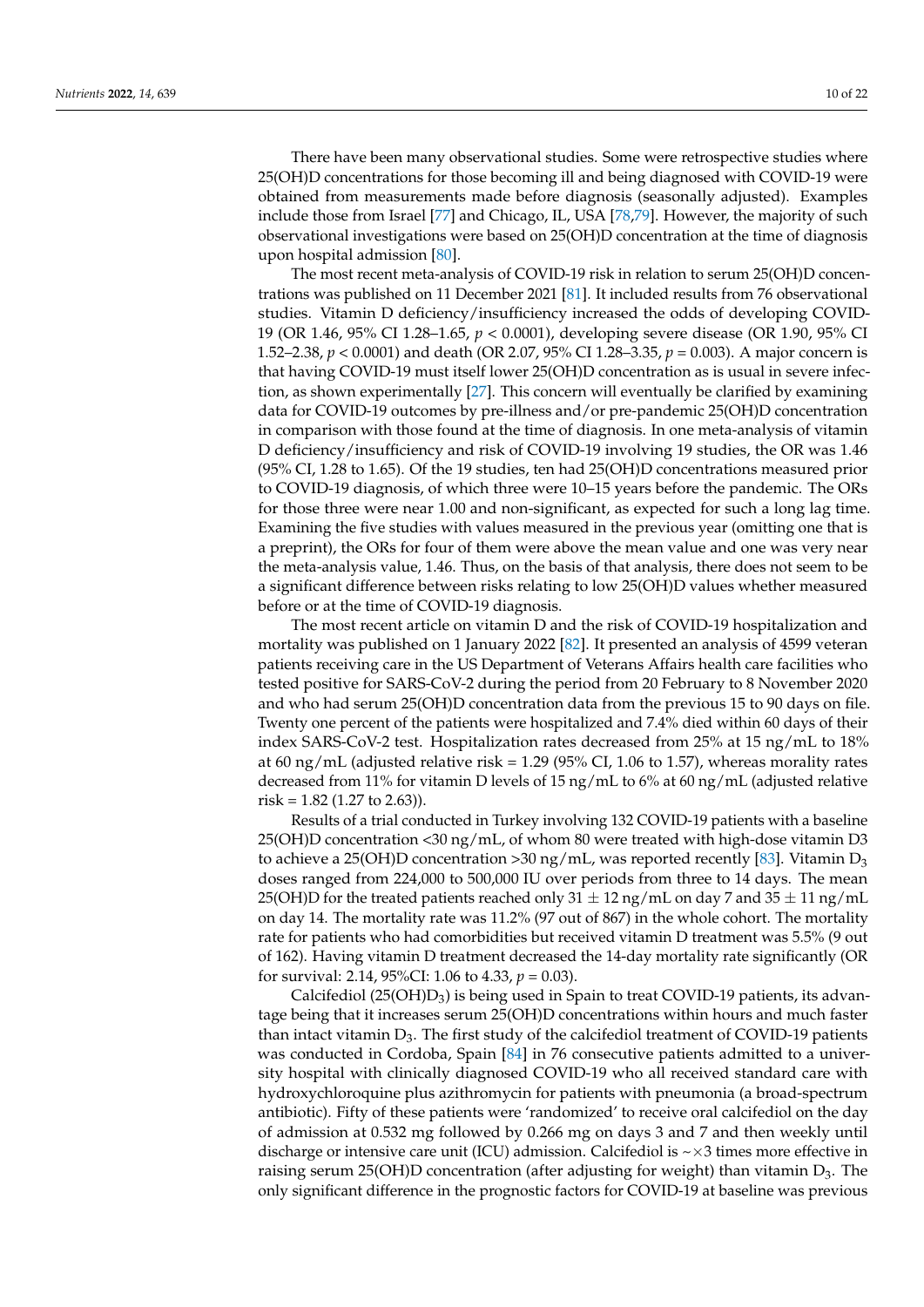high blood pressure (at 24% in the treatment group and 58% in the control group;  $p = 0.002$ ). Only one of the treated patients but 13 of the untreated patients required admission to the ICU ( $p < 0.001$ ). There was no death among treated patients, but two untreated patients requiring care in the ICU died.

Another Spanish report summarized the results of treating 537 COVID-19 patients admitted to any of the five hospitals in southern Spain between 5 February and 5 May 2020 with calcifediol (25(OH)D<sub>3</sub>) [\[85\]](#page-20-23), excluding the 76 patients already mentioned [\[84\]](#page-20-22). In that study, 79 patients were treated and 458 were not treated with calcifediol. The untreated patients had significantly higher rates of CURB-65  $\geq$ 3 (21 vs. 8%) and ARDS (25 vs. 10%), higher CRP (130  $\pm$  100 vs. 100  $\pm$  80 units) and blood urea nitrogen (22  $\pm$  19 vs. 16  $\pm$ 15 units) values together with lower oxygen saturation at admission  $(93 \pm 6\% \text{ vs. } 95 \pm 4\%)$ . However, those differences were not mortality rate determinants. The crude OR for death in patients treated with calcifediol vs. those not so treated was 0.22 (95% CI, 0.08 to 0.61, *p* < 0.01) and was 0.16 (95% CI, 0.03 to 0.80) after adjustment for all other risk factors. On the other hand, higher age, ARDS, CURB-65 ≥3, cerebrovascular disease, COPD, cancer, and ratio of neutrophils to lymphocytes were significantly associated with increased mortality. Other studies have shown that low serum 25(OH)D concentration is a stronger marker of adverse outcomes than those other factors. For example, in an observational study in Iran involving 442 patients in general wards and 66 patients in the ICU, of whom 55 died, only age (*p* < 0.001, albumin (*p* < 0.001), calcium, (*p* = 0.002) and serum 25(OH)D (*p* = 0.047)) were significantly associated with mortality in multivariate analysis, whereas BMI, diabetes mellitus, hypertension, IHD, creatinine, and phosphorus were not [\[86\]](#page-21-0).

Another review used meta-analyses on COVID-19 hospitalized patient outcomes [\[87\]](#page-21-1). Using two studies that gave vitamin  $D_3$  and two giving calcifediol, the OR for intensive care unit admission was 0.27 (95% CI, 0.09 to 0.76); on the other hand, based on four studies giving vitamin  $D_3$  and one giving calcifediol, the OR for needing mechanical ventilation was 0.34 (95% CI, 0.16 to 0.72) with these treatments. Overall, from those eight studies plus one more, the OR for mortality for any form of vitamin D/calcifediol treatment was 0.37 (95% CI, 0.21 to 0.66).

An observational study in Barcelona compared the incidence of COVID-19 for patients with respect to serum 25(OH)D concentration and whether they were being treated with vitamin  $D_3$  or calcifediol [\[88\]](#page-21-2). For those being treated with vitamin  $D_3$  and achieving >30 ng/mL, the multivariate HR compared to untreated controls with <20 ng/mL for SARS-CoV-2 infection was 0.66 (95% CI, 0.57 to 0.77), 0.72 (0.52 to 1.00) for severe COVID-19, and 0.66 (0.46 to 0.93) for COVID-19 mortality. Similarly, for those being treated with calcifediol, the multivariate HR for SARS-CoV-2 infection was 0.69 (95% CI, 0.61 to 0.79), 0.61 (0.46 to 0.81) for severe COVID-19, and 0.56 (0.42 to 0.76) for COVID-19 mortality. The small differences between vitamin D and calcifediol treatment may be due to different effective vitamin D doses and achieved 25(OH)D concentrations. Thus, there is accumulating evidence that higher serum 25(OH)D concentrations protect against COVID-19, but more research is warranted.

#### *2.6. Alzheimer's Disease*

Alzheimer's disease (AD) is a neurodegenerative disease of the brain, generally with increased beta-amyloid plaque and tau protein deposition. The mechanisms whereby vitamin D reduces the risk of AD include preventing amyloid development and clearing it from the brain [\[89–](#page-21-3)[91\]](#page-21-4). Most of the studies on the effects of vitamin D on the risk of AD are observational. One from France followed 916 participants over 65 years old for 12 years [\[92\]](#page-21-5). A total of 117 dementia cases developed, of which 124 were AD. The adjusted HR for AD compared to 25(OH)D concentrations >20 ng/mL was 2.17 (95% CI, 1.37 to 5.68) for those with a 25(OH)D concentration between 12 and 25 ng/mL and 2.85 (95% CI, 1.36 to 5.97) for those with a 25(OH)D concentration <12 ng/mL.

A meta-analysis of six observational studies found the HR for AD for a 10 ng/mL increase in 25(OH)D concentration of 0.83 (95% CI, 0.68 to 0.96) [\[93\]](#page-21-6). Another meta-analysis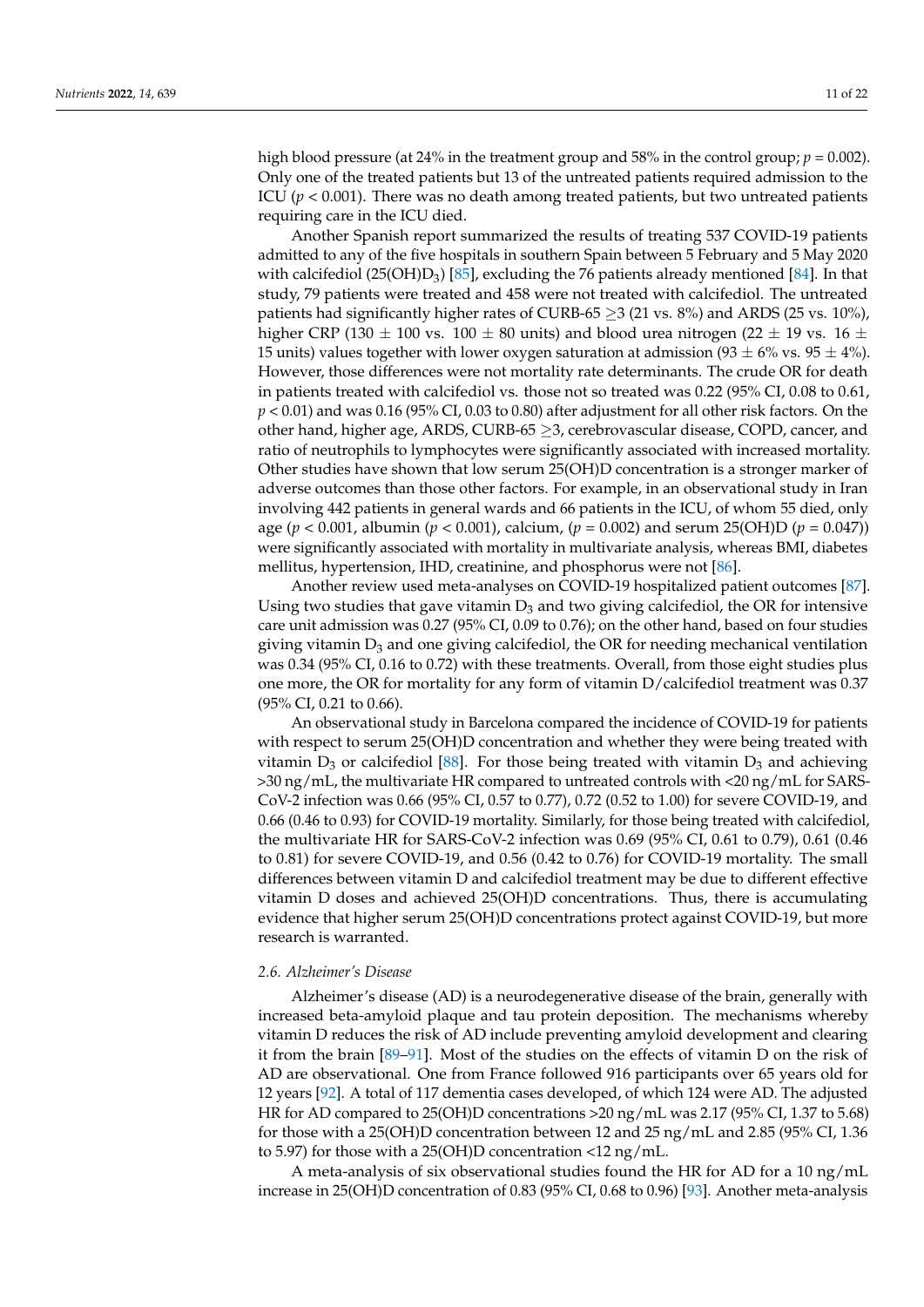based on nine observational studies found that for 25(OH)D concentrations <20 ng/mL, HR =  $1.34$  (95% CI, 1.13 to 1.60) [\[94\]](#page-21-7). A recent MR analysis based on data from the IGAP and the UK Biobank found that genetically increased 25(OH)D concentrations were significantly associated with reduced risks of AD [\[95\]](#page-21-8).

#### *2.7. All-Cause Mortality*

Based on the effect of vitamin D on the major causes of death in developed countries, it would be expected that there would be an inverse relationship between serum 25(OH)D concentrations and subsequent all-cause mortality rate and this has been found using meta-analyses; one conducted in 2012 used 14 prospective studies with 62,548 individuals found an RR of 0.69 (95% CI, 0.60 to 0.78) for 25(OH)D = 31 ng/mL vs. 11 ng/mL, with no further decreases in mortality rates above  $35 \text{ ng/mL}$  [\[96\]](#page-21-9). Another meta-analysis of 32 studies found that 25(OH)D values >30 ng/mL vs. <10 ng/mL had an RR for survival of 1.9 (95% CI, 1.6 to 2.2) [\[97\]](#page-21-10). Another study from a European consortium of 26,916 individuals found that mortality rates increased with a lower individual participant standardized 25(OH)D concentration in a cubic spline model adjusted for age, sex, and BMI at baseline visit, compared to  $30-40$  ng/mL, HR = 1.06 (0.96 to 1.15) for 25(OH)D concentrations reduced to  $20-30$  ng/mL,  $1.14$  (1.03–1.24) for  $25(OH)D$  concentrations of 16–20 ng/mL, and reaching 1.29 (1.17–1.41) for 25(OH)D concentrations of 12–16 ng/mL, and 1.72 (1.53–1.90) for 25(OH)D values <12 ng/mL [\[98\]](#page-21-11). In the 20-year Veterans Health Administration study regarding myocardial infarction discussed above [\[8\]](#page-17-7), patients achieving 25(OH)D concentrations of 20–30 ng/mL vs. <20 ng/mL had an all-cause mortality HR of 0.59 (95% CI, 0.54 to 0.63), whereas in those achieving values >30 ng/mL, the mortality HR was not further reduced at 0.61 (95% CI, 0.56 to 0.67).

A meta-analysis of 52 trials with 75,454 participants in vitamin D RCTs found that supplementation was not associated with any changes in all-cause mortality rate ( $RR = 0.98$ ) (95% CI, 0.95 to 1.02)) [\[99\]](#page-21-12). However, vitamin D supplementation did significantly reduce cancer mortality rate ( $RR = 0.84$  ( $95\%$  CI, 0.74 to 0.95)) and subgroup analyses showed all-cause mortality was significantly lower in trials giving vitamin  $D_3$  supplementation vs. placebo (RR =  $0.95$  (95% CI, 0.91 to 1.00)) than in trials with vitamin  $D_2$  supplementation vs. placebo ( $RR = 1.03$  (95% CI, 0.98 to 1.09)). One problem with those meta-analyses was that they did not have individual participant data for analysis, as was used for the acute respiratory tract infection meta-analysis already referred to [\[74\]](#page-20-12). Another concern is that trials with large cohorts used in those meta-analyses were made variously between 1996 to 2018, when 25(OH)D assays used were changing over [\[100](#page-21-13)[,101\]](#page-21-14), which inevitably adds a degree of error to the reported meta-analyses.

#### **3. Discussion**

A summary of the findings reported in this review is given in Table [5.](#page-14-0) The optimal 25(OH)D concentration thresholds for these various outcomes range from 25 ng/mL to 60 ng/mL. All of these concentrations are higher than the 20 ng/mL recommended by the Institute of Medicine based on its interpretation of requirements for bone health [\[102\]](#page-21-15). They are in general agreement with the Endocrine Society's recommendation of >30 ng/mL [\[103\]](#page-21-16), based on a more careful interpretation of a study of 25(OH)D concentrations and bone mineralization [\[104\]](#page-21-17). They are also consistent with a recommendation of 30–50 ng/mL in 2018 for the pleiotropic (non-skeletal) effects of vitamin D [\[105\]](#page-21-18).

The 25(OH)D concentration range of 30–40 ng/mL could generally be met by the supplementation of 2000 to 4000 IU/day, which was reported as safe for all by the Institute of Medicine [\[102\]](#page-21-15). Achieving concentrations above 40 ng/mL could take higher doses. The Institute of Medicine noted that they did not have evidence that taking up to 10,000 IU/day of vitamin D had any adverse effects, but set the upper tolerable level at 4000 IU/day out of a concern for safety. The UK NIH also agrees that 4000 IU/day is safe [\(https://www.](https://www.nhs.uk/conditions/vitamins-and-minerals/vitamin-d/) [nhs.uk/conditions/vitamins-and-minerals/vitamin-d/](https://www.nhs.uk/conditions/vitamins-and-minerals/vitamin-d/) accessed on 4 January 2021).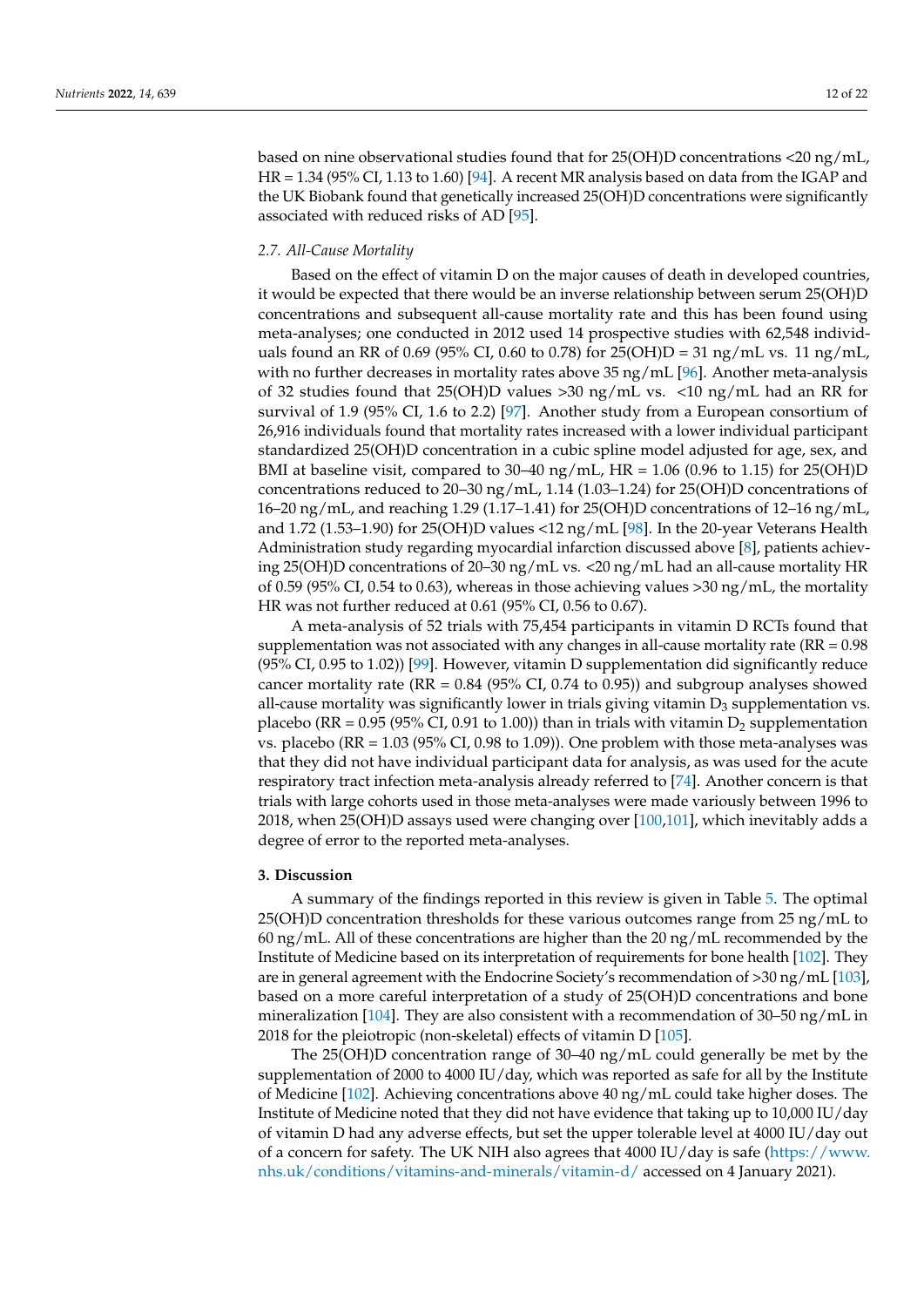| Outcome                             | <b>Type of Evidence</b>                                                             | Optimal 25OHD | Reference         |
|-------------------------------------|-------------------------------------------------------------------------------------|---------------|-------------------|
| All-cause mortality rate            | Observational study of 25(OH)D concentration due to vitamin<br>D supplementation    | $>30$ ng/mL   | [8]               |
| Alzheimer's disease<br>and dementia | Meta-analysis of observational studies                                              | $>25$ ng/ml   | [93]              |
| Breast cancer                       | Observational study of 25(OH)D concentration due to vitamin<br>D supplementation    | $>60$ ng/mL   | $\left[33\right]$ |
| Colorectal cancer                   | Meta-analysis of observational studies                                              | 30-40 ng/mL   | $[34]$            |
| Cardiovascular disease              | Observational study of the CVD mortality rate for CVD patients                      | $>30$ ng/mL   | $[9]$             |
| Myocardial infarction               | Observational study of 25(OH)D concentration due to vitamin<br>D supplementation'1n | $>30$ ng/mL   | [8]               |
| SARS-CoV-2 infection                | Retrospective observational study                                                   | $>50$ ng/mL   | [75]              |
| COVID-19 mortality                  | Retrospective cohort study                                                          | $>60$ ng/mL   | [82]              |
| Diabetes mellitus type 2            | RCT with an analysis of intratrial 25(OH)D for<br>prediabetes patients              | $>50$ ng/mL   | [70]              |
| Gene expression                     | Clinical trial                                                                      | $>40$ ng/mL   | $[45]$            |
| Hypertension                        | Observational study of 25(OH)D concentration due to vitamin<br>D supplementation    | $>40$ ng/mL   | $[16]$            |
| Preterm delivery                    | Observational study of 25(OH)D concentration due to vitamin<br>D supplementation    | $>40$ ng/mL   | [106]             |

<span id="page-14-0"></span>**Table 5.** Optimal 25(OH)D concentrations for various health outcomes.

It has been shown experimentally that humans can produce between 10,000 and 25,000 IU of vitamin D through whole-body exposure to one minimal erythemal dose of simulated sunlight, i.e., one instance of mid-day sun exposure without burning [\[107\]](#page-21-20). Thus, doses to those levels should be considered inherently safe. Recent articles have reported the safety results for high-dose vitamin D supplementation. One was a community-based, open-access vitamin D supplementation program involving 3882 participants conducted in Canada between 2013 and 2015 [\[108\]](#page-21-21). Participants took up to 15,000 IU/day of vitamin  $D_3$  for between 6 and 18 months. The goal of the study was to determine vitamin D doses required to achieve a 25(OH)D concentration >40 ng/mL. It was found that participants with a normal BMI had to take at least 6000 IU/day of vitamin D, whereas overweight and obese participants had to take 7000 IU/day and 8000 IU/day, respectively. Serum 25(OH)D concentrations of up to 120  $\frac{ng}{m}$  were achieved without the perturbation of calcium homeostasis or toxicity.

Another study involved 777 long-term hospitalized patients taking 5000 to 50,000 IU/day of vitamin  $D_3$  [\[109\]](#page-22-0). Subsets of those taking 5000 IU/d achieved mean 25(OH)D concentrations of  $65 \pm 20$  ng/mL after 12 months, whereas those taking 10,000 IU/day achieved  $100 \pm 20$  ng/mL after 12 months. No patients who achieved 25(OH)D concentrations of 40–155 ng/mL developed hypercalcemia, nephrolithiais (kidney stones), or any other symptoms of vitamin D toxicity as the result of vitamin D supplementation.

Hypersensitivity to vitamin D can develop in people with sarcoidosis and some other lymphatic disorders, causing hypercalcaemia and its complications from exposure to sunshine alone or following supplementation. See the discussion regarding vitamin D and sarcoidosis in this recent review [\[110\]](#page-22-1).

Thus, given the multiple indications of significant health benefits from raising serum 25(OH)D concentrations above 30 or 40 ng/mL as well as the near absence of adverse effects, significant improvements in health at the individual and population levels could be achieved. Methods to achieve optimal health benefits could usefully begin with establishing effect thresholds for different disorders with reasonable certainty while allowing for variations reported with obesity, diabetes, ethnicity, age or gender and by instituting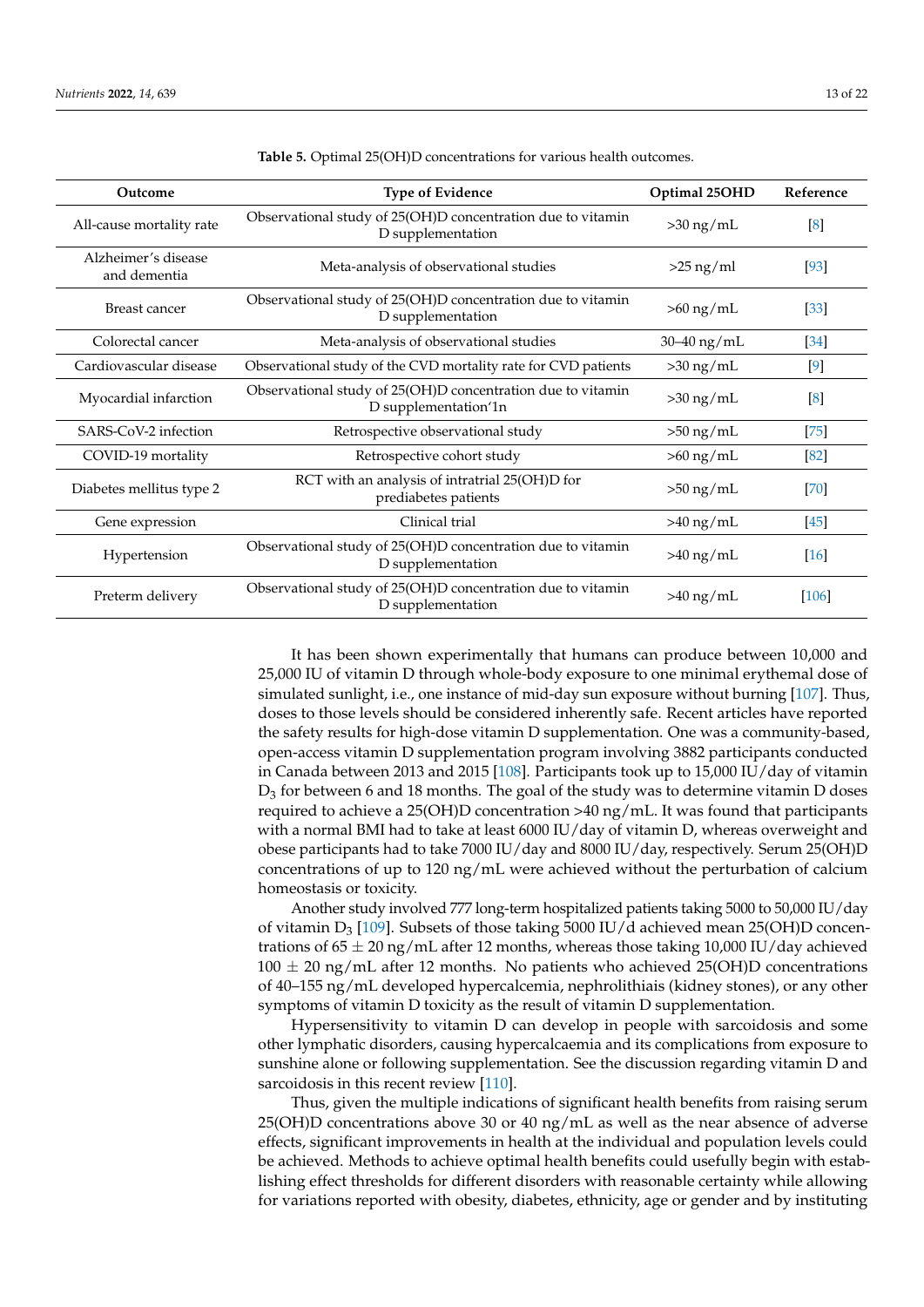programs to encourage and facilitate raising serum 25(OH)D concentrations through a variety of approaches including sensible solar UVB exposure, vitamin D supplementation and food fortification. A vitamin D fortification program of dairy products initiated in Finland in 2003 eventually resulted in 91% of non-vitamin D supplement users reaching 25(OH)D concentrations >20 ng/mL [\[111\]](#page-22-2), The rationale and plan for food fortification with vitamin D, which was doubled in 2010, was outlined in 2018 [\[112\]](#page-22-3).

As for future research, the most efficient way to determine the effects of vitamin D supplementation seems to be to conduct observational studies of individual participants who supplement with vitamin  $D_3$ . A concern regarding such observational studies is that the controls might not be well matched to those supplementing with vitamin D. A way to improve such studies is to use propensity score matching of both groups, as reported in two recent vitamin D studies. One was an examination of the de novo use of vitamin D after the diagnosis of breast cancer [\[113\]](#page-22-4). The other was in the study from Spain regarding vitamin  $D_3$  or calcifediol supplementation and the risk of COVID-19 [\[88\]](#page-21-2). Using propensity score matching in observational studies can elevate them to the level of RCTs in terms of examining causality.

#### *Types of Studies, Strengths and Weaknesses*

Many types of studies are used to help determine whether a factor modifies disease risks (incidence, survival, and/or mortality rates). A typical evidence pyramid published in 2018 showed a hierarchy with in vitro studies at the bottom, progressing upward with animal, ecological, cross-sectional, case-control studies, and randomized controlled trials (RCTs) with meta-analyses of RCTs at its apex [\[114\]](#page-22-5). Although this pyramid is appropriate for pharmaceutical drugs, it has various limitations when applied to nutrients. Not generally included in such pyramids is an understanding of the mechanisms by which a nutrient or agent of interest works, though that is very important when considering causality for vitamin D in each disorder of interest. For mechanisms regarding vitamin D, the reader is referred to *Vitamin D, 4th Edition* [\[115\]](#page-22-6) as well as <pubmed.gov> and [scholar.google.com.](scholar.google.com) The main types of studies used for vitamin D are discussed here in the ascending order of classic pyramidal evidence hierarchies.

Ecological studies consider populations defined geographically and use risk-modifying factors and health outcome population averages; they can be either geographical or temporal. For example, the first indication that better provision of vitamin D reduced cancer risks came from an ecological study of colon cancer mortality rates in the U.S. in relation to annual solar radiation doses [\[17\]](#page-18-8) and for reduction in cardiovascular disease (CVD) risks from a study showing seasonality in CVD mortality rates [\[2\]](#page-17-1) and from a similar finding for epidemic influenza in 2006 [\[116\]](#page-22-7). The strengths of ecological studies include the inclusion of large numbers of participants, that solar UVB doses have large latitudinal gradients in middle-latitude countries and show large seasonal variations, and that many risk-modifying factors can be used in the analysis as were used for cancer in 2006 in an American ecological study that included alcohol consumption, Hispanic heritage, poverty level, smoking, and urban/rural residence as well as July 1992 solar UVB doses [\[19\]](#page-18-13). On the other hand, solar UVB is an important source of vitamin D, but is strongly associated with solar UVA (320–400 nm) radiation which has other health effects such as liberating nitric oxide from subcutaneous nitrogen compounds, which reduces arterial stiffness [\[117\]](#page-22-8) and thereby reduces blood pressure [\[118\]](#page-22-9) and the risk of COVID-19 [\[119\]](#page-22-10). However, ecological studies performed on post-2000 data generally fail to find inverse correlations between solar UVB and cancer incidence or mortality rates, most likely because people are spending less time in the sun, use more sunblock, are also more likely to be obese and no doubt also because cancer survival rates are now much improved by more effective therapies [\[120\]](#page-22-11). Although ecological studies cannot establish causality in isolation, they can provide strong support in combination with other types of studies.

Cross-sectional studies consider the relationship between many variables and health status at one point in time, revealing associations but unable to establish causality since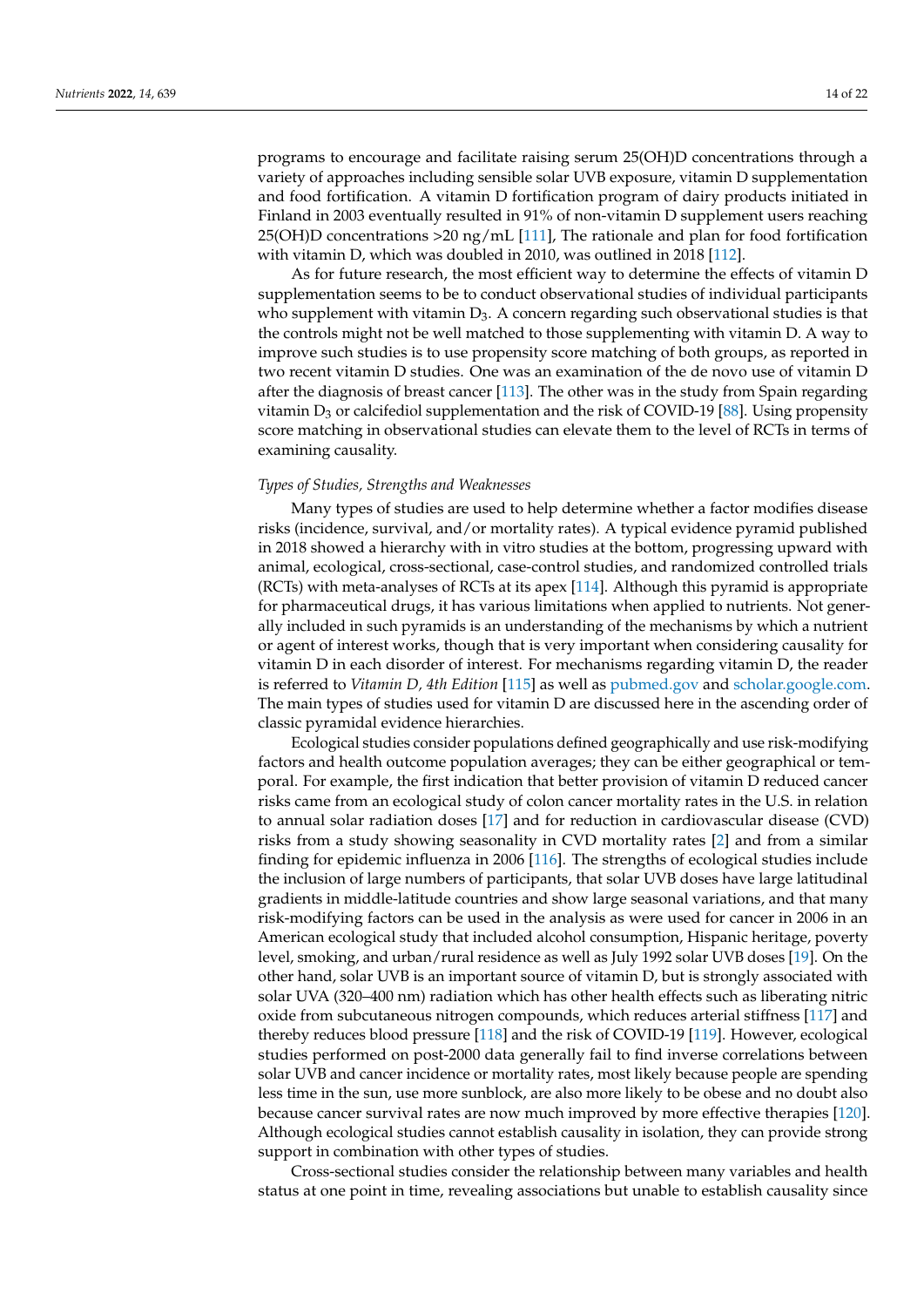variables studied may be affected by the disease of interest. Nonetheless, they can provide associational information for comparison with findings from other types of studies; for example, a cross-sectional study of women recently diagnosed with breast cancer in Brazil showed an inverse correlation between serum 25(OH)D concentration and factors used to estimate prognosis and showed an association of low 25(OH)D with increased rates of estrogen receptor-negative tumors [\[121\]](#page-22-12).

Case-control studies involve measuring variables for those with a particular outcome (cases) with similar individuals without that outcome [\[122\]](#page-22-13). The study can be either retrospective, e.g., the history of solar UVB exposure, or contemporaneous with disease incidence, (e.g., serum 25(OH)D concentration). An important strength of case-control studies for cancer and all-cause mortality rate is that they generally provides concomitant serum 25(OH)D concentrations, whereas prospective studies use blood samples from the time of enrollment even though 25(OH)D concentrations change over time, thereby reducing correlations of 25(OH)D with outcomes over time [\[26\]](#page-18-17). This effect is especially important for breast cancer which can progress from undetectable to obvious very rapidly and is one of only a few cancers with a pronounced seasonality of incidence [\[123\]](#page-22-14).

There are several concerns about case-control studies. One is that controls may not be well matched to cases. The way to overcome this concern is to use propensity score matching as conducted in two recent vitamin D studies [\[88](#page-21-2)[,113\]](#page-22-4). Another is that the disease itself may affect serum 25(OH)D concentration as has been demonstrated with acute inflammatory diseases (e.g., acute respiratory tract infections [\[27\]](#page-18-18)) but not for undiagnosed cancers, where inflammation is not generalized.

Prospective cohort studies generally enroll participants over short periods of time, measure many variables of relevance and draw blood for later analysis, before following participants, commonly over many years before outcome assessment and data analysis using a nested case-control approach. The advantages include the inclusion of many subjects that act as controls against which case risk can be assessed. An important limitation is that variable values can change over time, including serum 25(OH)D concentrations [\[26\]](#page-18-17). However, the results of individual cohort studies can be combined for meta-analyses, which often provide the strongest evidence for various health outcomes [\[124\]](#page-22-15).

An important limitation of observational studies is that most participants have serum 25(OH)D concentrations between 10 and 40 ng/mL [\[125](#page-22-16)[,126\]](#page-22-17). Most vitamin D is obtained from solar UVB exposure plus some from animal-based food including meat, fish, eggs [\[127\]](#page-22-18), and vitamin D-fortified food [\[112\]](#page-22-3), and supplements. However, the recommended vitamin D supplement value for adults in the U.S. is 600 IU/day up to 70 years of age and 800 IU/day for those over 70 years old [\[102\]](#page-21-15). According to changes in serum 25(OH)D with supplementation [\[12\]](#page-18-3), 600 IU/day can increase 25(OH)D by about 5.6 ng/mL, and 800 IU/day by 7.5 ng/mL.

Thus, most observational studies to date include few participants with 25(OH)D concentrations  $>40 \text{ ng/mL}$  unless they are supplementing with 1000 to 5000 IU/day or more as is the case for the observational studies conducted by GrassrootsHealth.net (accessed on 15 December 2021), as discussed [\[33](#page-18-24)[,106\]](#page-21-19).

Randomized controlled trials (RCTs) are considered the strongest type of evidence in medical decision making, their strength being that they examine the effect of particular substances and can, therefore, rule out many confounding factors. Unfortunately, vitamin D differs from pharmaceutical drugs in that there are several sources including solar UVB exposure, diet, and supplements, and that serum 25(OH)D concentration–health outcome relationships are non-linear. As a result, vitamin D RCTs generally fail to confirm findings from observational studies [\[128,](#page-22-19)[129\]](#page-22-20). Robert Heaney outlined the guidelines for nutrient trials, where the important factor is that nutrient concentration, e.g., 25(OH)D, should drive both trial design and analysis and not the supplemental dosage [\[47](#page-19-10)[,48\]](#page-19-11). As a result of using RCT design guidelines evolved for testing pharmaceutical drug efficacy most vitamin D RCTs have failed to find the beneficial effects of supplementation. The primary reasons for such predictable failures include enrolling participants with 25(OH)D concentrations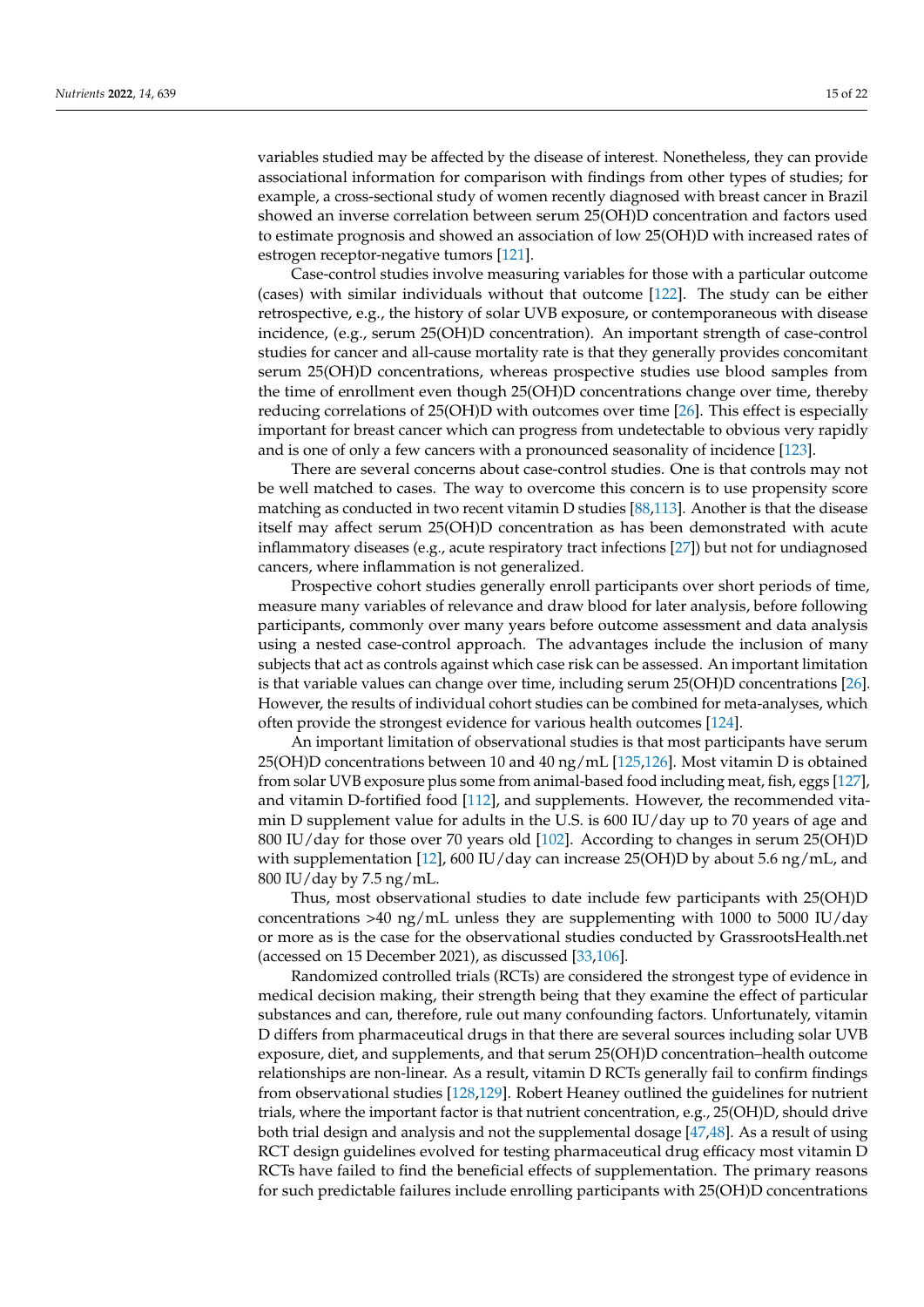that are relatively high, using relatively low vitamin D doses that cannot raise 25(OH)D values into the normal range, permitting participants (including controls) to take additional supplements, not recognizing that participants may have different vitamin D responses [\[49\]](#page-19-12) and that there are different 25(OH)D thresholds for different health benefits.

Although not on the standard evidence pyramid, Mendelian randomization (MR) studies are also suggested to be valuable for establishing causality for vitamin D for various health outcomes. MR studies compare the estimated effect of SNPs associated with variation in 25(OH)D concentrations on the health outcomes seen in large numbers of participants, often up to 100,000. Although some MR studies report inverse correlations between the SNPs increasing serum 25(OH)D and several health outcomes [\[130\]](#page-22-21) such as the incidence of multiple sclerosis [\[131\]](#page-22-22) and ovarian cancer [\[132\]](#page-22-23), no such effects were seen for eight other types of cancer [\[133\]](#page-22-24). The primary reasons for MRA failure are likely to include the fact that total SNP-induced variation in 25(OH)D has often been less than 25(OH)D assay variance [\[134\]](#page-23-0) and that genome-wide association studies' (GWAS) analyses of the total percentage of SNP effects are made on the 25(OH)D data as a whole, although such data is non-linear with much of it lying in the low and high plateaus of the 25(OH)D–health outcome relationships, a problem that the GWAS analysis of 25(OH)D data stratified for different ranges of 25(OH)D efficacy might overcome [\[135\]](#page-23-1). That this is the case for mortality rates was shown in two recent articles, one [\[10\]](#page-18-1) where GWAS serum 25(OH)D concentration was stratified at <10 ng/mL, 10–20 ng/mL, 20–30 ng/mL, and >30 ng/mL and significantly increased risk was only present at 25(OH)D <10 ng/mL for all-cause mortality, cardiovascular mortality, and non-CVD and non-cancer mortality with trends for increases in risk for stroke and cancer mortality. The other [\[12\]](#page-18-3), using genetic increases in serum 25(OH)D calculated for 100 equal strata of measured serum 25(OH)D showed similar results for CVD with risk reduction for increases in 25(OH)D values up to  $\sim$ 20 ng/mL.

**Author Contributions:** Conceptualization, W.B.G.; methodology, W.B.G.; writing—original draft preparation, W.B.G., F.A.A., B.J.B., E.D., D.G.-A. and E.B.J., T.K.; writing—review and editing, W.B.G., F.A.A., B.J.B., E.D., E.B.J., T.K. and P.P.; supervision, W.B.G. All authors have read and agreed to the published version of the manuscript.

**Funding:** No funding was received for this study.

**Conflicts of Interest:** WBG's nonprofit organization, Sunlight, Nutrition and Health Research Center, receives funding from Bio-Tech Pharmacal, Inc. (Fayetteville, AR, USA). The other authors have no conflicts of interest to declare.

#### **References**

- <span id="page-17-0"></span>1. Lips, P.; de Jongh, R.T.; van Schoor, N.M. Trends in Vitamin D Status Around the World. *JBMR Plus* **2021**, *5*, e10585. [\[CrossRef\]](http://doi.org/10.1002/jbm4.10585) [\[PubMed\]](http://www.ncbi.nlm.nih.gov/pubmed/34950837)
- <span id="page-17-1"></span>2. Acharya, P.; Dalia, T.; Ranka, S.; Sethi, P.; Oni, O.A.; Safarova, M.S.; Parashara, D.; Gupta, K.; Barua, R.S. The Effects of Vitamin D Supplementation and 25-Hydroxyvitamin D Levels on the Risk of Myocardial Infarction and Mortality. *J. Endocr. Soc.* **2021**, *5*, bvab124. [\[CrossRef\]](http://doi.org/10.1210/jendso/bvab124)
- <span id="page-17-2"></span>3. Scragg, R. Seasonality of cardiovascular disease mortality and the possible protective effect of ultra-violet radiation. *Int. J. Epidemiol.* **1981**, *10*, 337–341. [\[CrossRef\]](http://doi.org/10.1093/ije/10.4.337) [\[PubMed\]](http://www.ncbi.nlm.nih.gov/pubmed/7327832)
- <span id="page-17-3"></span>4. Marti-Soler, H.; Gubelmann, C.; Aeschbacher, S.; Alves, L.; Bobak, M.; Bongard, V.; Clays, E.; de Gaetano, G.; Di Castelnuovo, A.; Elosua, R.; et al. Seasonality of cardiovascular risk factors: An analysis including over 230,000 participants in 15 countries. *Heart* **2014**, *100*, 1517–1523. [\[CrossRef\]](http://doi.org/10.1136/heartjnl-2014-305623)
- <span id="page-17-4"></span>5. Wang, T.J.; Pencina, M.J.; Booth, S.L.; Jacques, P.F.; Ingelsson, E.; Lanier, K.; Benjamin, E.J.; D'Agostino, R.B.; Wolf, M.; Vasan, R.S. Vitamin D deficiency and risk of cardiovascular disease. *Circulation* **2008**, *117*, 503–511. [\[CrossRef\]](http://doi.org/10.1161/CIRCULATIONAHA.107.706127)
- <span id="page-17-5"></span>6. Zittermann, A.; Schleithoff, S.S.; Koerfer, R. Putting cardiovascular disease and vitamin D insufficiency into perspective. *Br. J. Nutr.* **2005**, *94*, 483–492. [\[CrossRef\]](http://doi.org/10.1079/BJN20051544)
- <span id="page-17-6"></span>7. Timms, P.M.; Mannan, N.; Hitman, G.A.; Noonan, K.; Mills, P.G.; Syndercombe-Court, D.; Aganna, E.; Price, C.P.; Boucher, B.J. Circulating MMP9, vitamin D and variation in the TIMP-1 response with VDR genotype: Mechanisms for inflammatory damage in chronic disorders? *QJM* **2002**, *95*, 787–796. [\[CrossRef\]](http://doi.org/10.1093/qjmed/95.12.787) [\[PubMed\]](http://www.ncbi.nlm.nih.gov/pubmed/12454321)
- <span id="page-17-7"></span>8. Li, Y.; Tong, C.H.; Rowland, C.M.; Radcliff, J.; Bare, L.A.; McPhaul, M.J.; Devlin, J.J. Association of changes in lipid levels with changes in vitamin D levels in a real-world setting. *Sci. Rep.* **2021**, *11*, 21536. [\[CrossRef\]](http://doi.org/10.1038/s41598-021-01064-1)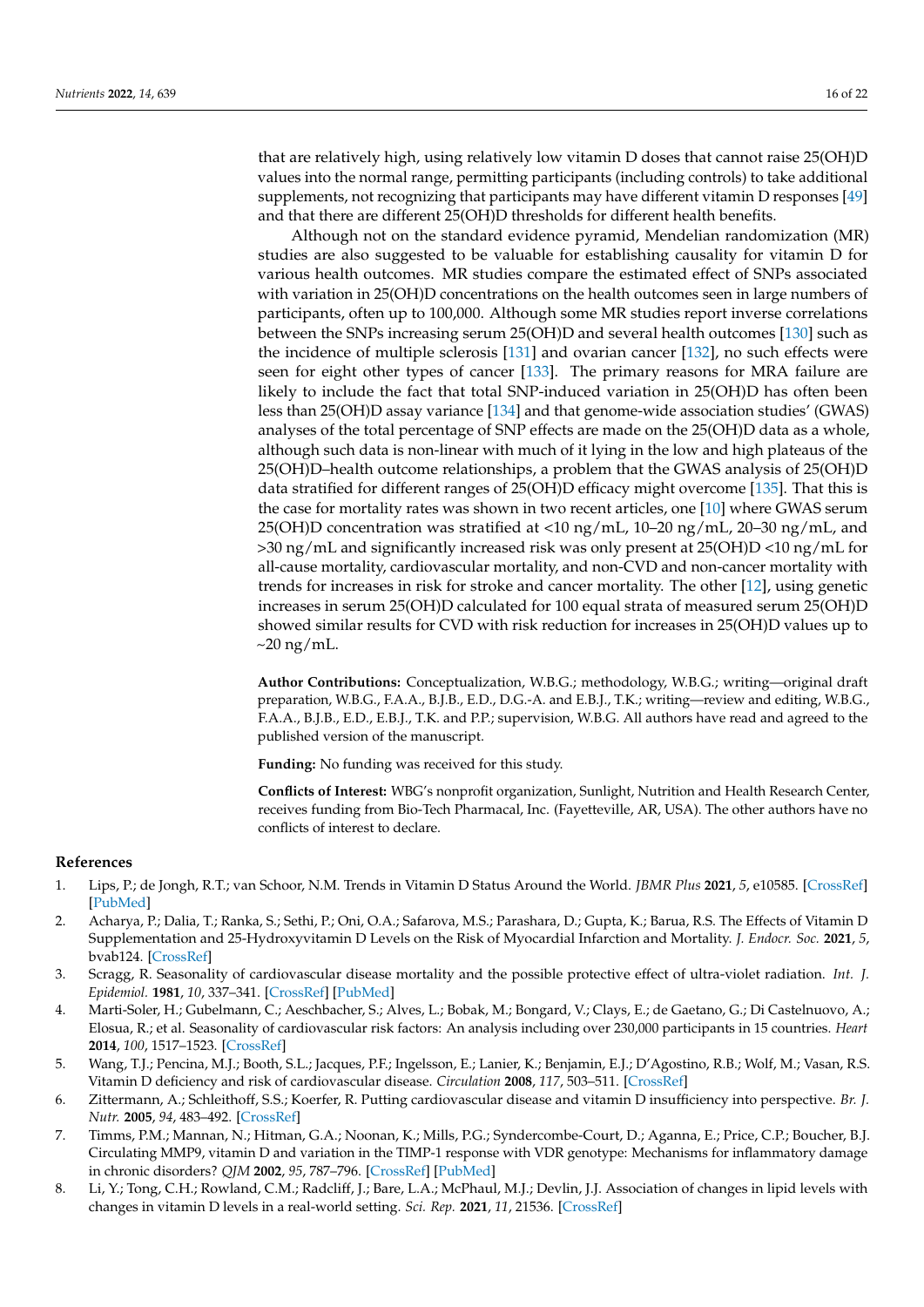- <span id="page-18-0"></span>9. Dai, L.; Liu, M.; Chen, L. Association of Serum 25-Hydroxyvitamin D Concentrations with All-Cause and Cause-Specific Mortality Among Adult Patients with Existing Cardiovascular Disease. *Front. Nutr* **2021**, *8*, 740855. [\[CrossRef\]](http://doi.org/10.3389/fnut.2021.740855)
- <span id="page-18-1"></span>10. Emerging Risk Factors Collaboration/EPIC-CVD/Vitamin D Studies Collaboration. Estimating dose-response relationships for vitamin D with coronary heart disease, stroke, and all-cause mortality: Observational and Mendelian randomisation analyses. *Lancet Diabetes Endocrinol.* **2021**, *9*, 837–846. [\[CrossRef\]](http://doi.org/10.1016/S2213-8587(21)00263-1)
- <span id="page-18-2"></span>11. Grant, W.B. Effect of follow-up time on the relation between prediagnostic serum 25-hydroxyvitamin D and all-cause mortality rate. *Dermatoendocrinology* **2012**, *4*, 198–202. [\[CrossRef\]](http://doi.org/10.4161/derm.20514)
- <span id="page-18-3"></span>12. Zhou, A.; Selvanayagam, J.B.; Hypponen, E. Non-linear Mendelian randomization analyses support a role for vitamin D deficiency in cardiovascular disease risk. *Eur. Heart J.* **2021**, ehab809. [\[CrossRef\]](http://doi.org/10.1093/eurheartj/ehab809) [\[PubMed\]](http://www.ncbi.nlm.nih.gov/pubmed/34891159)
- <span id="page-18-4"></span>13. Staley, J.R.; Burgess, S. Semiparametric methods for estimation of a nonlinear exposure-outcome relationship using instrumental variables with application to Mendelian randomization. *Genet. Epidemiol.* **2017**, *41*, 341–352. [\[CrossRef\]](http://doi.org/10.1002/gepi.22041)
- <span id="page-18-5"></span>14. Kunutsor, S.K.; Apekey, T.A.; Steur, M. Vitamin D and risk of future hypertension: Meta-analysis of 283,537 participants. *Eur. J. Epidemiol.* **2013**, *28*, 205–221. [\[CrossRef\]](http://doi.org/10.1007/s10654-013-9790-2) [\[PubMed\]](http://www.ncbi.nlm.nih.gov/pubmed/23456138)
- <span id="page-18-6"></span>15. Vimaleswaran, K.S.; Cavadino, A.; Berry, D.J.; LifeLines Cohort Study, I.; Jorde, R.; Dieffenbach, A.K.; Lu, C.; Alves, A.C.; Heerspink, H.J.; Tikkanen, E.; et al. Association of vitamin D status with arterial blood pressure and hypertension risk: A mendelian randomisation study. *Lancet Diabetes Endocrinol.* **2014**, *2*, 719–729. [\[CrossRef\]](http://doi.org/10.1016/S2213-8587(14)70113-5)
- <span id="page-18-7"></span>16. Mirhosseini, N.; Vatanparast, H.; Kimball, S.M. The Association between Serum 25(OH)D Status and Blood Pressure in Participants of a Community-Based Program Taking Vitamin D Supplements. *Nutrients* **2017**, *9*, 1244. [\[CrossRef\]](http://doi.org/10.3390/nu9111244)
- <span id="page-18-8"></span>17. Garland, C.F.; Garland, F.C. Do sunlight and vitamin D reduce the likelihood of colon cancer? *Int. J. Epidemiol.* **1980**, *9*, 227–231. [\[CrossRef\]](http://doi.org/10.1093/ije/9.3.227) [\[PubMed\]](http://www.ncbi.nlm.nih.gov/pubmed/7440046)
- <span id="page-18-9"></span>18. Boscoe, F.P.; Schymura, M.J. Solar ultraviolet-B exposure and cancer incidence and mortality in the United States, 1993–2002. *BMC Cancer* **2006**, *6*, 264. [\[CrossRef\]](http://doi.org/10.1186/1471-2407-6-264)
- <span id="page-18-13"></span>19. Grant, W.B.; Garland, C.F. The association of solar ultraviolet B (UVB) with reducing risk of cancer: Multifactorial ecologic analysis of geographic variation in age-adjusted cancer mortality rates. *Anticancer Res.* **2006**, *26*, 2687–2699.
- <span id="page-18-10"></span>20. Moukayed, M.; Grant, W.B. Molecular link between vitamin D and cancer prevention. *Nutrients* **2013**, *5*, 3993–4021. [\[CrossRef\]](http://doi.org/10.3390/nu5103993)
- <span id="page-18-11"></span>21. Chen, W.; Clements, M.; Rahman, B.; Zhang, S.; Qiao, Y.; Armstrong, B.K. Relationship between cancer mortality/incidence and ambient ultraviolet B irradiance in China. *Cancer Causes Control.* **2010**, *21*, 1701–1709. [\[CrossRef\]](http://doi.org/10.1007/s10552-010-9599-1) [\[PubMed\]](http://www.ncbi.nlm.nih.gov/pubmed/20552265)
- <span id="page-18-12"></span>22. Fioletov, V.E.; McArthur, L.J.; Mathews, T.W.; Marrett, L. Estimated ultraviolet exposure levels for a sufficient vitamin D status in North America. *J. Photochem. Photobiol. B* **2010**, *100*, 57–66. [\[CrossRef\]](http://doi.org/10.1016/j.jphotobiol.2010.05.002) [\[PubMed\]](http://www.ncbi.nlm.nih.gov/pubmed/20554218)
- <span id="page-18-14"></span>23. Hiller, T.W.R.; O'Sullivan, D.E.; Brenner, D.R.; Peters, C.E.; King, W.D. Solar Ultraviolet Radiation and Breast Cancer Risk: A Systematic Review and Meta-Analysis. *Environ. Health Perspect.* **2020**, *128*, 16002. [\[CrossRef\]](http://doi.org/10.1289/EHP4861)
- <span id="page-18-15"></span>24. Li, Z.; Wu, L.; Zhang, J.; Huang, X.; Thabane, L.; Li, G. Effect of Vitamin D Supplementation on Risk of Breast Cancer: A Systematic Review and Meta-Analysis of Randomized Controlled Trials. *Front. Nutr.* **2021**, *8*, 655727. [\[CrossRef\]](http://doi.org/10.3389/fnut.2021.655727) [\[PubMed\]](http://www.ncbi.nlm.nih.gov/pubmed/33869269)
- <span id="page-18-16"></span>25. Butler-Laporte, G.; Nakanishi, T.; Mooser, V.; Morrison, D.R.; Abdullah, T.; Adeleye, O.; Mamlouk, N.; Kimchi, N.; Afrasiabi, Z.; Rezk, N.; et al. Vitamin D and COVID-19 susceptibility and severity in the COVID-19 Host Genetics Initiative: A Mendelian randomization study. *PLoS Med.* **2021**, *18*, e1003605. [\[CrossRef\]](http://doi.org/10.1371/journal.pmed.1003605) [\[PubMed\]](http://www.ncbi.nlm.nih.gov/pubmed/34061844)
- <span id="page-18-17"></span>26. Grant, W.B. 25-hydroxyvitamin D and breast cancer, colorectal cancer, and colorectal adenomas: Case-control versus nested case-control studies. *Anticancer Res.* **2015**, *35*, 1153–1160.
- <span id="page-18-18"></span>27. Smolders, J.; van den Ouweland, J.; Geven, C.; Pickkers, P.; Kox, M. Letter to the Editor: Vitamin D deficiency in COVID-19: Mixing up cause and consequence. *Metabolism* **2021**, *115*, 154434. [\[CrossRef\]](http://doi.org/10.1016/j.metabol.2020.154434)
- <span id="page-18-19"></span>28. Zhao, Y.; Chen, C.; Pan, W.; Gao, M.; He, W.; Mao, R.; Lin, T.; Huang, J. Comparative efficacy of vitamin D status in reducing the risk of bladder cancer: A systematic review and network meta-analysis. *Nutrition* **2016**, *32*, 515–523. [\[CrossRef\]](http://doi.org/10.1016/j.nut.2015.10.023)
- <span id="page-18-20"></span>29. Song, D.; Deng, Y.; Liu, K.; Zhou, L.; Li, N.; Zheng, Y.; Hao, Q.; Yang, S.; Wu, Y.; Zhai, Z.; et al. Vitamin D intake, blood vitamin D levels, and the risk of breast cancer: A dose-response meta-analysis of observational studies. *Aging* **2019**, *11*, 12708–12732. [\[CrossRef\]](http://doi.org/10.18632/aging.102597)
- <span id="page-18-21"></span>30. Hernandez-Alonso, P.; Boughanem, H.; Canudas, S.; Becerra-Tomas, N.; Fernandez de la Puente, M.; Babio, N.; Macias-Gonzalez, M.; Salas-Salvado, J. Circulating vitamin D levels and colorectal cancer risk: A meta-analysis and systematic review of case-control and prospective cohort studies. *Crit. Rev. Food Sci. Nutr.* **2021**, 1–17. [\[CrossRef\]](http://doi.org/10.1080/10408398.2021.1939649)
- <span id="page-18-22"></span>31. Lappe, J.M.; Travers-Gustafson, D.; Davies, K.M.; Recker, R.R.; Heaney, R.P. Vitamin D and calcium supplementation reduces cancer risk: Results of a randomized trial. *Am. J. Clin. Nutr.* **2007**, *85*, 1586–1591. [\[CrossRef\]](http://doi.org/10.1093/ajcn/85.6.1586) [\[PubMed\]](http://www.ncbi.nlm.nih.gov/pubmed/17556697)
- <span id="page-18-23"></span>32. Lappe, J.; Watson, P.; Travers-Gustafson, D.; Recker, R.; Garland, C.; Gorham, E.; Baggerly, K.; McDonnell, S.L. Effect of Vitamin D and Calcium Supplementation on Cancer Incidence in Older Women: A Randomized Clinical Trial. *JAMA* **2017**, *317*, 1234–1243. [\[CrossRef\]](http://doi.org/10.1001/jama.2017.2115) [\[PubMed\]](http://www.ncbi.nlm.nih.gov/pubmed/28350929)
- <span id="page-18-24"></span>33. McDonnell, S.L.; Baggerly, C.A.; French, C.B.; Baggerly, L.L.; Garland, C.F.; Gorham, E.D.; Hollis, B.W.; Trump, D.L.; Lappe, J.M. Breast cancer risk markedly lower with serum 25-hydroxyvitamin D concentrations  $\frac{>}{=}60$  vs. <20 ng/mL (150 vs. 50 nmol/L): Pooled analysis of two randomized trials and a prospective cohort. *PLoS ONE* **2018**, *13*, e0199265. [\[CrossRef\]](http://doi.org/10.1371/journal.pone.0199265) [\[PubMed\]](http://www.ncbi.nlm.nih.gov/pubmed/29906273)
- <span id="page-18-25"></span>34. McCullough, M.L.; Zoltick, E.S.; Weinstein, S.J.; Fedirko, V.; Wang, M.; Cook, N.R.; Eliassen, A.H.; Zeleniuch-Jacquotte, A.; Agnoli, C.; Albanes, D.; et al. Circulating Vitamin D and Colorectal Cancer Risk: An International Pooling Project of 17 Cohorts. *J. Natl. Cancer Inst.* **2019**, *111*, 158–169. [\[CrossRef\]](http://doi.org/10.1093/jnci/djy087) [\[PubMed\]](http://www.ncbi.nlm.nih.gov/pubmed/29912394)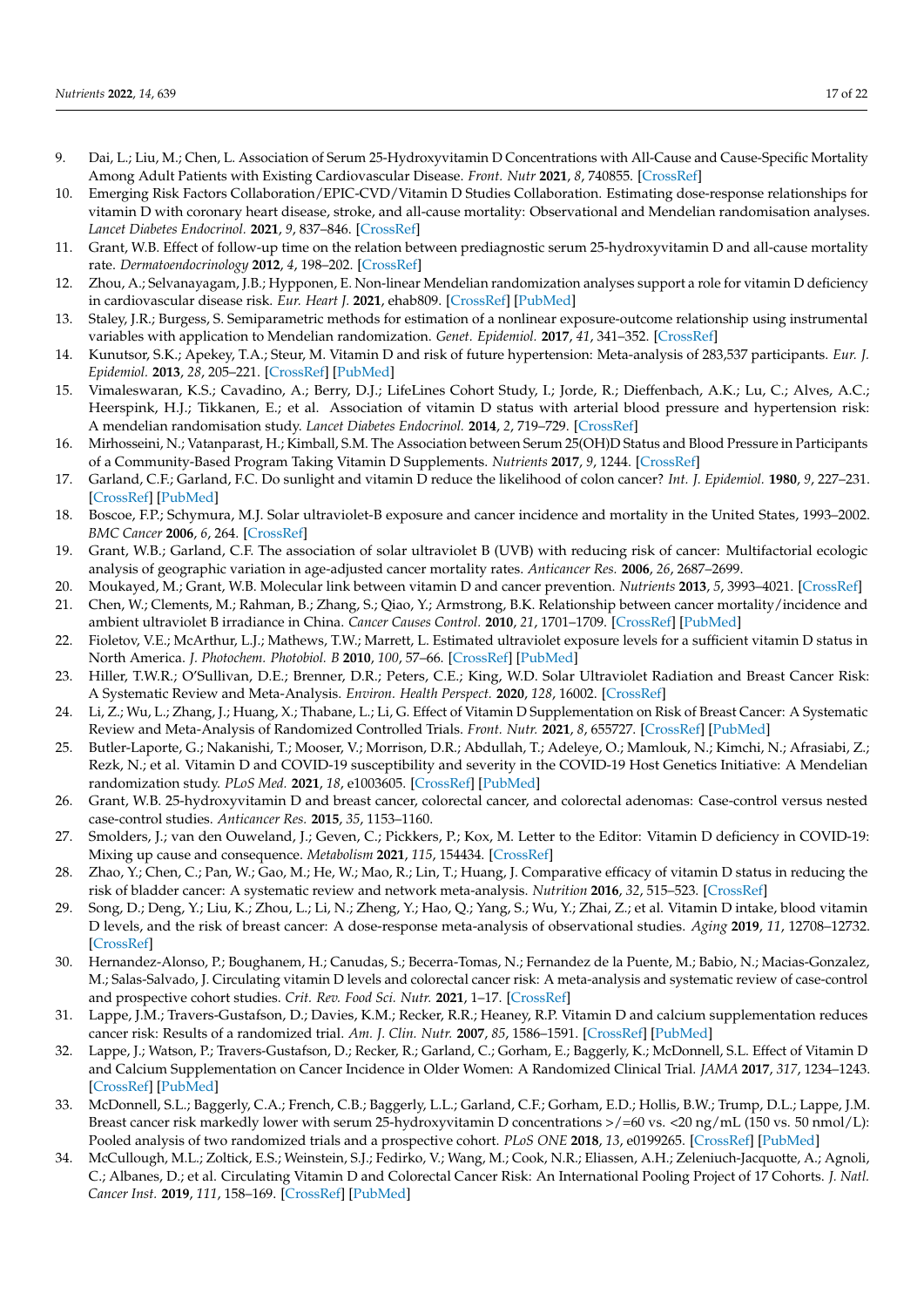- <span id="page-19-0"></span>35. Grant, W.B.; Karras, S.N.; Bischoff-Ferrari, H.A.; Annweiler, C.; Boucher, B.J.; Juzeniene, A.; Garland, C.F.; Holick, M.F. Do studies reporting 'U'-shaped serum 25-hydroxyvitamin D-health outcome relationships reflect adverse effects? *Dermatoendocrinology* **2016**, *8*, e1187349. [\[CrossRef\]](http://doi.org/10.1080/19381980.2016.1187349) [\[PubMed\]](http://www.ncbi.nlm.nih.gov/pubmed/27489574)
- <span id="page-19-1"></span>36. Grant, W.B. An estimate of premature cancer mortality in the U.S. due to inadequate doses of solar ultraviolet-B radiation. *Cancer* **2002**, *94*, 1867–1875. [\[CrossRef\]](http://doi.org/10.1002/cncr.10427)
- <span id="page-19-2"></span>37. Manson, J.E.; Cook, N.R.; Lee, I.M.; Christen, W.; Bassuk, S.S.; Mora, S.; Gibson, H.; Gordon, D.; Copeland, T.; D'Agostino, D.; et al. Vitamin D Supplements and Prevention of Cancer and Cardiovascular Disease. *N. Engl. J. Med.* **2019**, *380*, 33–44. [\[CrossRef\]](http://doi.org/10.1056/NEJMoa1809944)
- <span id="page-19-3"></span>38. Haykal, T.; Samji, V.; Zayed, Y.; Gakhal, I.; Dhillon, H.; Kheiri, B.; Kerbage, J.; Veerapaneni, V.; Obeid, M.; Danish, R.; et al. The role of vitamin D supplementation for primary prevention of cancer: Meta-analysis of randomized controlled trials. *J. Community Hosp. Intern. Med. Perspect* **2019**, *9*, 480–488. [\[CrossRef\]](http://doi.org/10.1080/20009666.2019.1701839)
- <span id="page-19-4"></span>39. Han, J.; Guo, X.; Yu, X.; Liu, S.; Cui, X.; Zhang, B.; Liang, H. 25-Hydroxyvitamin D and Total Cancer Incidence and Mortality: A Meta-Analysis of Prospective Cohort Studies. *Nutrients* **2019**, *11*, 2295. [\[CrossRef\]](http://doi.org/10.3390/nu11102295)
- <span id="page-19-5"></span>40. Krishnan, A.V.; Feldman, D. Mechanisms of the anti-cancer and anti-inflammatory actions of vitamin D. *Annu. Rev. Pharmacol. Toxicol.* **2011**, *51*, 311–336. [\[CrossRef\]](http://doi.org/10.1146/annurev-pharmtox-010510-100611)
- 41. Fleet, J.C.; DeSmet, M.; Johnson, R.; Li, Y. Vitamin D and cancer: A review of molecular mechanisms. *Biochem. J.* **2012**, *441*, 61–76. [\[CrossRef\]](http://doi.org/10.1042/BJ20110744) [\[PubMed\]](http://www.ncbi.nlm.nih.gov/pubmed/22168439)
- 42. Moukayed, M.; Grant, W.B. The roles of UVB and vitamin D in reducing risk of cancer incidence and mortality: A review of the epidemiology, clinical trials, and mechanisms. *Rev. Endocr. Metab. Disord.* **2017**, *18*, 167–182. [\[CrossRef\]](http://doi.org/10.1007/s11154-017-9415-2) [\[PubMed\]](http://www.ncbi.nlm.nih.gov/pubmed/28213657)
- <span id="page-19-6"></span>43. Liu, W.; Zhang, L.; Xu, H.J.; Li, Y.; Hu, C.M.; Yang, J.Y.; Sun, M.Y. The Anti-Inflammatory Effects of Vitamin D in Tumorigenesis. *Int. J. Mol. Sci.* **2018**, *19*, 2736. [\[CrossRef\]](http://doi.org/10.3390/ijms19092736) [\[PubMed\]](http://www.ncbi.nlm.nih.gov/pubmed/30216977)
- <span id="page-19-7"></span>44. Ferrer-Mayorga, G.; Larriba, M.J.; Crespo, P.; Munoz, A. Mechanisms of action of vitamin D in colon cancer. *J. Steroid. Biochem. Mol. Biol.* **2019**, *185*, 1–6. [\[CrossRef\]](http://doi.org/10.1016/j.jsbmb.2018.07.002)
- <span id="page-19-8"></span>45. Shirvani, A.; Kalajian, T.A.; Song, A.; Holick, M.F. Disassociation of Vitamin D's Calcemic Activity and Non-calcemic Genomic Activity and Individual Responsiveness: A Randomized Controlled Double-Blind Clinical Trial. *Sci. Rep.* **2019**, *9*, 17685. [\[CrossRef\]](http://doi.org/10.1038/s41598-019-53864-1)
- <span id="page-19-9"></span>46. Shirvani, A.; Kalajian, T.A.; Song, A.; Allen, R.; Charoenngam, N.; Lewanczuk, R.; Holick, M.F. Variable Genomic and Metabolomic Responses to Varying Doses of Vitamin D Supplementation. *Anticancer. Res.* **2020**, *40*, 535–543. [\[CrossRef\]](http://doi.org/10.21873/anticanres.13982)
- <span id="page-19-10"></span>47. Heaney, R.P. Guidelines for optimizing design and analysis of clinical studies of nutrient effects. *Nutr. Rev.* **2014**, *72*, 48–54. [\[CrossRef\]](http://doi.org/10.1111/nure.12090)
- <span id="page-19-11"></span>48. Grant, W.B.; Boucher, B.J.; Bhattoa, H.P.; Lahore, H. Why vitamin D clinical trials should be based on 25-hydroxyvitamin D concentrations. *J. Steroid Biochem. Mol. Biol.* **2018**, *177*, 266–269. [\[CrossRef\]](http://doi.org/10.1016/j.jsbmb.2017.08.009)
- <span id="page-19-12"></span>49. Carlberg, C.; Haq, A. The concept of the personal vitamin D response index. *J. Steroid Biochem. Mol. Biol.* **2018**, *175*, 12–17. [\[CrossRef\]](http://doi.org/10.1016/j.jsbmb.2016.12.011)
- <span id="page-19-13"></span>50. Zhou, L.; Chen, B.; Sheng, L.; Turner, A. The effect of vitamin D supplementation on the risk of breast cancer: A trial sequential meta-analysis. *Breast Cancer Res. Treat.* **2020**, *182*, 1–8. [\[CrossRef\]](http://doi.org/10.1007/s10549-020-05669-4)
- <span id="page-19-14"></span>51. Kerner, W.; Bruckel, J.; German Diabetes, A. Definition, classification and diagnosis of diabetes mellitus. *Exp. Clin. Endocrinol. Diabetes* **2014**, *122*, 384–386. [\[CrossRef\]](http://doi.org/10.1055/s-0034-1366278) [\[PubMed\]](http://www.ncbi.nlm.nih.gov/pubmed/25014088)
- <span id="page-19-15"></span>52. Boucher, B.J. Can Vitamin D Supplementation Reduce Insulin Resistance and Hence the Risks of Type 2 Diabetes? *J. Diabetes Clin. Res.* **2020**, *2*, 1–8.
- <span id="page-19-16"></span>53. Sergeev, I.N.; Rhoten, W.B. 1,25-Dihydroxyvitamin D3 evokes oscillations of intracellular calcium in a pancreatic beta-cell line. *Endocrinology* **1995**, *136*, 2852–2861. [\[CrossRef\]](http://doi.org/10.1210/endo.136.7.7789310) [\[PubMed\]](http://www.ncbi.nlm.nih.gov/pubmed/7789310)
- <span id="page-19-17"></span>54. Borissova, A.M.; Tankova, T.; Kirilov, G.; Dakovska, L.; Kovacheva, R. The effect of vitamin D3 on insulin secretion and peripheral insulin sensitivity in type 2 diabetic patients. *Int J. Clin. Pract* **2003**, *57*, 258–261. [\[PubMed\]](http://www.ncbi.nlm.nih.gov/pubmed/12800453)
- <span id="page-19-18"></span>55. Norman, A.W.; Frankel, J.B.; Heldt, A.M.; Grodsky, G.M. Vitamin D deficiency inhibits pancreatic secretion of insulin. *Science* **1980**, *209*, 823–825. [\[CrossRef\]](http://doi.org/10.1126/science.6250216)
- <span id="page-19-19"></span>56. Palomer, X.; Gonzalez-Clemente, J.M.; Blanco-Vaca, F.; Mauricio, D. Role of vitamin D in the pathogenesis of type 2 diabetes mellitus. *Diabetes Obes. Metab.* **2008**, *10*, 185–197. [\[CrossRef\]](http://doi.org/10.1111/j.1463-1326.2007.00710.x)
- <span id="page-19-20"></span>57. Cheng, S.; So, W.Y.; Zhang, D.; Cheng, Q.; Boucher, B.J.; Leung, P.S. Calcitriol Reduces Hepatic Triglyceride Accumulation and Glucose Output Through Ca2+/CaMKKβ/AMPK Activation Under Insulin-Resistant Conditions in Type 2 Diabetes Mellitus. *Curr Mol. Med.* **2016**, *16*, 747–758. [\[CrossRef\]](http://doi.org/10.2174/1566524016666160920111407)
- <span id="page-19-21"></span>58. Leung, P.S. The Potential Protective Action of Vitamin D in Hepatic Insulin Resistance and Pancreatic Islet Dysfunction in Type 2 Diabetes Mellitus. *Nutrients* **2016**, *8*, 147. [\[CrossRef\]](http://doi.org/10.3390/nu8030147)
- <span id="page-19-22"></span>59. Montenegro, K.R.; Cruzat, V.; Carlessi, R.; Newsholme, P. Mechanisms of vitamin D action in skeletal muscle. *Nutr Res. Rev.* **2019**, *32*, 192–204. [\[CrossRef\]](http://doi.org/10.1017/S0954422419000064)
- <span id="page-19-23"></span>60. Szymczak-Pajor, I.; Sliwinska, A. Analysis of Association between Vitamin D Deficiency and Insulin Resistance. *Nutrients* **2019**, *11*, 794. [\[CrossRef\]](http://doi.org/10.3390/nu11040794)
- <span id="page-19-24"></span>61. De Pergola, G.; Martino, T.; Zupo, R.; Caccavo, D.; Pecorella, C.; Paradiso, S.; Silvestris, F.; Triggiani, V. 25 Hydroxyvitamin D Levels are Negatively and Independently Associated with Fat Mass in a Cohort of Healthy Overweight and Obese Subjects. *Endocr. Metab. Immune Disord. Drug Targets* **2019**, *19*, 838–844. [\[CrossRef\]](http://doi.org/10.2174/1871530319666190122094039) [\[PubMed\]](http://www.ncbi.nlm.nih.gov/pubmed/30666920)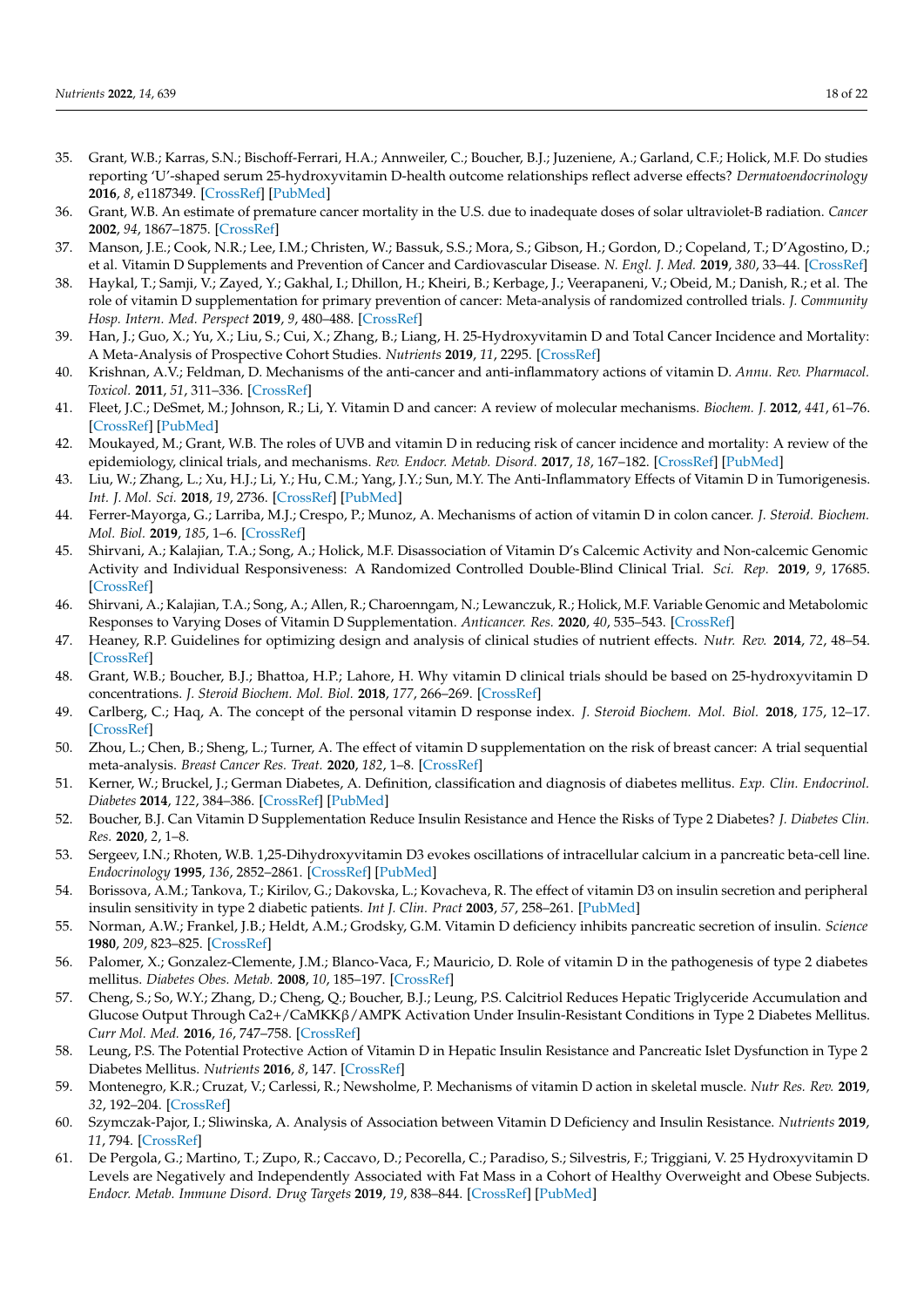- <span id="page-20-0"></span>62. Shoelson, S.E.; Herrero, L.; Naaz, A. Obesity, inflammation, and insulin resistance. *Gastroenterology* **2007**, *132*, 2169–2180. [\[CrossRef\]](http://doi.org/10.1053/j.gastro.2007.03.059) [\[PubMed\]](http://www.ncbi.nlm.nih.gov/pubmed/17498510)
- <span id="page-20-1"></span>63. Afzal, S.; Bojesen, S.E.; Nordestgaard, B.G. Low 25-hydroxyvitamin D and risk of type 2 diabetes: A prospective cohort study and metaanalysis. *Clin. Chem.* **2013**, *59*, 381–391. [\[CrossRef\]](http://doi.org/10.1373/clinchem.2012.193003) [\[PubMed\]](http://www.ncbi.nlm.nih.gov/pubmed/23232064)
- <span id="page-20-2"></span>64. Forouhi, N.G.; Luan, J.; Cooper, A.; Boucher, B.J.; Wareham, N.J. Baseline serum 25-hydroxy vitamin d is predictive of future glycemic status and insulin resistance: The Medical Research Council Ely Prospective Study 1990–2000. *Diabetes* **2008**, *57*, 2619–2625. [\[CrossRef\]](http://doi.org/10.2337/db08-0593) [\[PubMed\]](http://www.ncbi.nlm.nih.gov/pubmed/18591391)
- <span id="page-20-3"></span>65. Forouhi, N.G.; Ye, Z.; Rickard, A.P.; Khaw, K.T.; Luben, R.; Langenberg, C.; Wareham, N.J. Circulating 25-hydroxyvitamin D concentration and the risk of type 2 diabetes: Results from the European Prospective Investigation into Cancer (EPIC)-Norfolk cohort and updated meta-analysis of prospective studies. *Diabetologia* **2012**, *55*, 2173–2182. [\[CrossRef\]](http://doi.org/10.1007/s00125-012-2544-y)
- <span id="page-20-4"></span>66. Wang, C.; Wang, S.; Li, D.; Chen, P.; Han, S.; Zhao, G.; Chen, Y.; Zhao, J.; Xiong, J.; Qiu, J.; et al. Human Cathelicidin Inhibits SARS-CoV-2 Infection: Killing Two Birds with One Stone. *ACS Infect. Dis.* **2021**, *7*, 1545–1554. [\[CrossRef\]](http://doi.org/10.1021/acsinfecdis.1c00096)
- <span id="page-20-5"></span>67. Mirhosseini, N.; Rainsbury, J.; Kimball, S.M. Vitamin D Supplementation, Serum 25(OH)D Concentrations and Cardiovascular Disease Risk Factors: A Systematic Review and Meta-Analysis. *Front. Cardiovasc. Med.* **2018**, *5*, 87. [\[CrossRef\]](http://doi.org/10.3389/fcvm.2018.00087)
- <span id="page-20-6"></span>68. Karonova, T.; Stepanova, A.; Bystrova, A.; Jude, E.B. High-Dose Vitamin D Supplementation Improves Microcirculation and Reduces Inflammation in Diabetic Neuropathy Patients. *Nutrients* **2020**, *12*, 2518. [\[CrossRef\]](http://doi.org/10.3390/nu12092518)
- <span id="page-20-7"></span>69. Pittas, A.G.; Dawson-Hughes, B.; Sheehan, P.; Ware, J.H.; Knowler, W.C.; Aroda, V.R.; Brodsky, I.; Ceglia, L.; Chadha, C.; Chatterjee, R.; et al. Vitamin D Supplementation and Prevention of Type 2 Diabetes. *N. Engl. J. Med.* **2019**, *381*, 520–530. [\[CrossRef\]](http://doi.org/10.1056/NEJMoa1900906)
- <span id="page-20-8"></span>70. Dawson-Hughes, B.; Staten, M.A.; Knowler, W.C.; Nelson, J.; Vickery, E.M.; LeBlanc, E.S.; Neff, L.M.; Park, J.; Pittas, A.G.; Group, D.d.R. Intratrial Exposure to Vitamin D and New-Onset Diabetes Among Adults with Prediabetes: A Secondary Analysis From the Vitamin D and Type 2 Diabetes (D2d) Study. *Diabetes Care* **2020**, *43*, 2916–2922. [\[CrossRef\]](http://doi.org/10.2337/dc20-1765)
- <span id="page-20-9"></span>71. Grant, W.B.; Lahore, H.; McDonnell, S.L.; Baggerly, C.A.; Franch, C.B.; Aliano, J.L.; Bhattoa, H.P. Evidence That Vitamin D Supplementation Could Reduce Risk of Influenza and COVID-19 Infections and Deaths. *Nutrients* **2020**, *12*, 988. [\[CrossRef\]](http://doi.org/10.3390/nu12040988) [\[PubMed\]](http://www.ncbi.nlm.nih.gov/pubmed/32252338)
- <span id="page-20-10"></span>72. Evans, R.M.; Lippman, S.M. Shining Light on the COVID-19 Pandemic: A Vitamin D Receptor Checkpoint in Defense of Unregulated Wound Healing. *Cell Metab.* **2020**, *32*, 704–709. [\[CrossRef\]](http://doi.org/10.1016/j.cmet.2020.09.007) [\[PubMed\]](http://www.ncbi.nlm.nih.gov/pubmed/32941797)
- <span id="page-20-11"></span>73. Grant, W.B.; Giovannucci, E. The possible roles of solar ultraviolet-B radiation and vitamin D in reducing case-fatality rates from the 1918–1919 influenza pandemic in the United States. *Dermatoendocrinology* **2009**, *1*, 215–219. [\[CrossRef\]](http://doi.org/10.4161/derm.1.4.9063) [\[PubMed\]](http://www.ncbi.nlm.nih.gov/pubmed/20592793)
- <span id="page-20-12"></span>74. Martineau, A.R.; Jolliffe, D.A.; Hooper, R.L.; Greenberg, L.; Aloia, J.F.; Bergman, P.; Dubnov-Raz, G.; Esposito, S.; Ganmaa, D.; Ginde, A.A.; et al. Vitamin D supplementation to prevent acute respiratory tract infections: Systematic review and meta-analysis of individual participant data. *BMJ* **2017**, *356*, i6583. [\[CrossRef\]](http://doi.org/10.1136/bmj.i6583)
- <span id="page-20-13"></span>75. Kaufman, H.W.; Niles, J.K.; Kroll, M.H.; Bi, C.; Holick, M.F. SARS-CoV-2 positivity rates associated with circulating 25 hydroxyvitamin D levels. *PLoS ONE* **2020**, *15*, e0239252. [\[CrossRef\]](http://doi.org/10.1371/journal.pone.0239252) [\[PubMed\]](http://www.ncbi.nlm.nih.gov/pubmed/32941512)
- <span id="page-20-14"></span>76. Lo, C.H.; Nguyen, L.H.; Drew, D.A.; Warner, E.T.; Joshi, A.D.; Graham, M.S.; Anyane-Yeboa, A.; Shebl, F.M.; Astley, C.M.; Figueiredo, J.C.; et al. Race, ethnicity, community-level socioeconomic factors, and risk of COVID-19 in the United States and the United Kingdom. *EClinicalMedicine* **2021**, *38*, 101029. [\[CrossRef\]](http://doi.org/10.1016/j.eclinm.2021.101029)
- <span id="page-20-15"></span>77. Merzon, E.; Tworowski, D.; Gorohovski, A.; Vinker, S.; Golan Cohen, A.; Green, I.; Frenkel-Morgenstern, M. Low plasma 25(OH) vitamin D level is associated with increased risk of COVID-19 infection: An Israeli population-based study. *FEBS J.* **2020**, *287*, 3693–3702. [\[CrossRef\]](http://doi.org/10.1111/febs.15495)
- <span id="page-20-16"></span>78. Meltzer, D.O.; Best, T.J.; Zhang, H.; Vokes, T.; Arora, V.; Solway, J. Association of Vitamin D Status and Other Clinical Characteristics With COVID-19 Test Results. *JAMA Netw. Open* **2020**, *3*, e2019722. [\[CrossRef\]](http://doi.org/10.1001/jamanetworkopen.2020.19722)
- <span id="page-20-17"></span>79. Meltzer, D.O.; Best, T.J.; Zhang, H.; Vokes, T.; Arora, V.M.; Solway, J. Association of Vitamin D Levels, Race/Ethnicity, and Clinical Characteristics With COVID-19 Test Results. *JAMA Netw. Open* **2021**, *4*, e214117. [\[CrossRef\]](http://doi.org/10.1001/jamanetworkopen.2021.4117)
- <span id="page-20-18"></span>80. Radujkovic, A.; Hippchen, T.; Tiwari-Heckler, S.; Dreher, S.; Boxberger, M.; Merle, U. Vitamin D Deficiency and Outcome of COVID-19 Patients. *Nutrients* **2020**, *12*, 2757. [\[CrossRef\]](http://doi.org/10.3390/nu12092757)
- <span id="page-20-19"></span>81. Dissanayake, H.A. Prognostic and therapeutic role of vitamin D in COVID-19: Systematic review and meta-analysis. *J. Clin. Endocrinol. Metab.* **2021**, dgab892. [\[CrossRef\]](http://doi.org/10.1210/clinem/dgab892) [\[PubMed\]](http://www.ncbi.nlm.nih.gov/pubmed/34894254)
- <span id="page-20-20"></span>82. Seal, K.H.; Bertenthal, D.; Carey, E.; Grunfeld, C.; Bikle, D.D.; Lu, C.M. Association of Vitamin D Status and COVID-19-Related Hospitalization and Mortality. *J. Gen. Intern. Med.* **2022**. [\[CrossRef\]](http://doi.org/10.1007/s11606-021-07170-0) [\[PubMed\]](http://www.ncbi.nlm.nih.gov/pubmed/34981368)
- <span id="page-20-21"></span>83. Gonen, M.S.; Alaylioglu, M.; Durcan, E.; Ozdemir, Y.; Sahin, S.; Konukoglu, D.; Nohut, O.K.; Urkmez, S.; Kucukece, B.; Balkan, I.I.; et al. Rapid and Effective Vitamin D Supplementation May Present Better Clinical Outcomes in COVID-19 (SARS-CoV-2) Patients by Altering Serum INOS1, IL1B, IFNg, Cathelicidin-LL37, and ICAM1. *Nutrients* **2021**, *13*, 4047. [\[CrossRef\]](http://doi.org/10.3390/nu13114047) [\[PubMed\]](http://www.ncbi.nlm.nih.gov/pubmed/34836309)
- <span id="page-20-22"></span>84. Entrenas-Castillo, M.; Entrenas Costa, L.M.; Vaquero Barrios, J.M.; Alcala Diaz, J.F.; Lopez Miranda, J.; Bouillon, R.; Quesada Gomez, J.M. Effect of calcifediol treatment and best available therapy versus best available therapy on intensive care unit admission and mortality among patients hospitalized for COVID-19: A pilot randomized clinical study. *J. Steroid Biochem. Mol. Biol.* **2020**, *203*, 105751. [\[CrossRef\]](http://doi.org/10.1016/j.jsbmb.2020.105751) [\[PubMed\]](http://www.ncbi.nlm.nih.gov/pubmed/32871238)
- <span id="page-20-23"></span>85. Alcala-Diaz, J.F.; Limia-Perez, L.; Gomez-Huelgas, R.; Martin-Escalante, M.D.; Cortez-Rodriguez, A.L.; Lopez-Carmona, M.D. Calcifediol Treatment and Hospital Mortality Due to COVID-19: A Cohort Study. *Nutrients* **2021**, *13*, 1760. [\[CrossRef\]](http://doi.org/10.3390/nu13061760)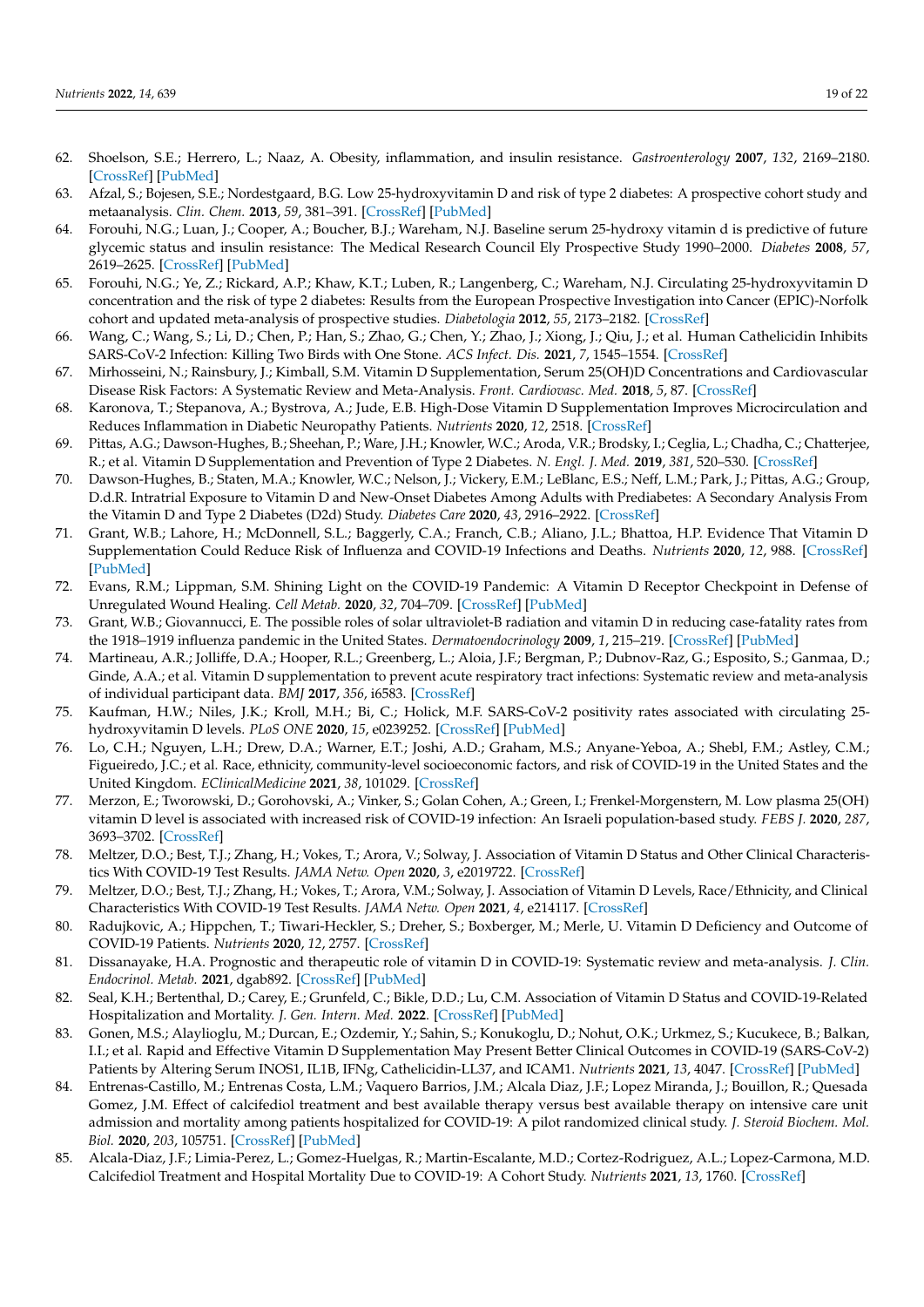- <span id="page-21-0"></span>86. Vasheghani, M.; Jannati, N.; Baghaei, P.; Rezaei, M.; Aliyari, R.; Marjani, M. The relationship between serum 25-hydroxyvitamin D levels and the severity of COVID-19 disease and its mortality. *Sci. Rep.* **2021**, *11*, 17594. [\[CrossRef\]](http://doi.org/10.1038/s41598-021-97017-9)
- <span id="page-21-1"></span>87. Hariyanto, T.I.; Intan, D.; Hananto, J.E.; Harapan, H.; Kaurniawan, A. Vitamin D supplementation and Covid-19 outcomes: A systematic review, meta-analysis and meta-regression. *Rev. Med. Virol.* **2020**, *2021*, e2269. [\[CrossRef\]](http://doi.org/10.1002/rmv.2269)
- <span id="page-21-2"></span>88. Oristrell, J.; Oliva, J.C.; Casado, E.; Subirana, I.; Dominguez, D.; Toloba, A.; Balado, A.; Grau, M. Vitamin D supplementation and COVID-19 risk: A population-based, cohort study. *J. Endocrinol. Invest.* **2022**, *45*, 167–179. [\[CrossRef\]](http://doi.org/10.1007/s40618-021-01639-9)
- <span id="page-21-3"></span>89. Dursun, E.; Gezen-Ak, D. Vitamin D basis of Alzheimer's disease: From genetics to biomarkers. *Hormones* **2019**, *18*, 7–15. [\[CrossRef\]](http://doi.org/10.1007/s42000-018-0086-5)
- 90. Gezen-Ak, D.; Atasoy, I.L.; Candas, E.; Alaylioglu, M.; Yilmazer, S.; Dursun, E. Vitamin D Receptor Regulates Amyloid Beta 1–42 Production with Protein Disulfide Isomerase A3. *ACS Chem. Neurosci.* **2017**, *8*, 2335–2346. [\[CrossRef\]](http://doi.org/10.1021/acschemneuro.7b00245)
- <span id="page-21-4"></span>91. Gezen-Ak, D.; Dursun, E. Molecular basis of vitamin D action in neurodegeneration: The story of a team perspective. *Hormones* **2019**, *18*, 17–21. [\[CrossRef\]](http://doi.org/10.1007/s42000-018-0087-4) [\[PubMed\]](http://www.ncbi.nlm.nih.gov/pubmed/30484097)
- <span id="page-21-5"></span>92. Feart, C.; Helmer, C.; Merle, B.; Herrmann, F.R.; Annweiler, C.; Dartigues, J.F.; Delcourt, C.; Samieri, C. Associations of lower vitamin D concentrations with cognitive decline and long-term risk of dementia and Alzheimer's disease in older adults. *Alzheimers Dement.* **2017**, *13*, 1207–1216. [\[CrossRef\]](http://doi.org/10.1016/j.jalz.2017.03.003) [\[PubMed\]](http://www.ncbi.nlm.nih.gov/pubmed/28522216)
- <span id="page-21-6"></span>93. Jayedi, A.; Rashidy-Pour, A.; Shab-Bidar, S. Vitamin D status and risk of dementia and Alzheimer's disease: A meta-analysis of dose-response (dagger). *Nutr. Neurosci.* **2019**, *22*, 750–759. [\[CrossRef\]](http://doi.org/10.1080/1028415X.2018.1436639) [\[PubMed\]](http://www.ncbi.nlm.nih.gov/pubmed/29447107)
- <span id="page-21-7"></span>94. Chai, B.; Gao, F.; Wu, R.; Dong, T.; Gu, C.; Lin, Q.; Zhang, Y. Vitamin D deficiency as a risk factor for dementia and Alzheimer's disease: An updated meta-analysis. *BMC Neurol.* **2019**, *19*, 284. [\[CrossRef\]](http://doi.org/10.1186/s12883-019-1500-6)
- <span id="page-21-8"></span>95. Wang, L.; Qiao, Y.; Zhang, H.; Zhang, Y.; Hua, J.; Jin, S.; Liu, G. Circulating Vitamin D Levels and Alzheimer's Disease: A Mendelian Randomization Study in the IGAP and UK Biobank. *J. Alzheimers Dis.* **2020**, *73*, 609–618. [\[CrossRef\]](http://doi.org/10.3233/JAD-190713)
- <span id="page-21-9"></span>96. Zittermann, A.; Iodice, S.; Pilz, S.; Grant, W.B.; Bagnardi, V.; Gandini, S. Vitamin D deficiency and mortality risk in the general population: A meta-analysis of prospective cohort studies. *Am. J. Clin. Nutr.* **2012**, *95*, 91–100. [\[CrossRef\]](http://doi.org/10.3945/ajcn.111.014779) [\[PubMed\]](http://www.ncbi.nlm.nih.gov/pubmed/22170374)
- <span id="page-21-10"></span>97. Garland, C.F.; Kim, J.J.; Mohr, S.B.; Gorham, E.D.; Grant, W.B.; Giovannucci, E.L.; Baggerly, L.; Hofflich, H.; Ramsdell, J.W.; Zeng, K.; et al. Meta-analysis of all-cause mortality according to serum 25-hydroxyvitamin D. *Am. J. Public Health* **2014**, *104*, e43–e50. [\[CrossRef\]](http://doi.org/10.2105/AJPH.2014.302034) [\[PubMed\]](http://www.ncbi.nlm.nih.gov/pubmed/24922127)
- <span id="page-21-11"></span>98. Gaksch, M.; Jorde, R.; Grimnes, G.; Joakimsen, R.; Schirmer, H.; Wilsgaard, T.; Mathiesen, E.B.; Njolstad, I.; Lochen, M.L.; Marz, W.; et al. Vitamin D and mortality: Individual participant data meta-analysis of standardized 25-hydroxyvitamin D in 26916 individuals from a European consortium. *PLoS ONE* **2017**, *12*, e0170791. [\[CrossRef\]](http://doi.org/10.1371/journal.pone.0170791) [\[PubMed\]](http://www.ncbi.nlm.nih.gov/pubmed/28207791)
- <span id="page-21-12"></span>99. Zhang, Y.; Fang, F.; Tang, J.; Jia, L.; Feng, Y.; Xu, P.; Faramand, A. Association between vitamin D supplementation and mortality: Systematic review and meta-analysis. *BMJ* **2019**, *366*, l4673. [\[CrossRef\]](http://doi.org/10.1136/bmj.l4673)
- <span id="page-21-13"></span>100. Brouwer-Brolsma, E.M.; Bischoff-Ferrari, H.A.; Bouillon, R.; Feskens, E.J.; Gallagher, C.J.; Hypponen, E.; Llewellyn, D.J.; Stoecklin, E.; Dierkes, J.; Kies, A.K.; et al. Vitamin D: Do we get enough? A discussion between vitamin D experts in order to make a step towards the harmonisation of dietary reference intakes for vitamin D across Europe. *Osteoporos Int.* **2013**, *24*, 1567–1577. [\[CrossRef\]](http://doi.org/10.1007/s00198-012-2231-3)
- <span id="page-21-14"></span>101. Wise, S.A.; Camara, J.E.; Sempos, C.T.; Lukas, P.; Le Goff, C.; Peeters, S.; Burdette, C.Q.; Nalin, F.; Hahm, G.; Durazo-Arvizu, R.A.; et al. Vitamin D Standardization Program (VDSP) intralaboratory study for the assessment of 25-hydroxyvitamin D assay variability and bias. *J. Steroid Biochem. Mol. Biol.* **2021**, *212*, 105917. [\[CrossRef\]](http://doi.org/10.1016/j.jsbmb.2021.105917) [\[PubMed\]](http://www.ncbi.nlm.nih.gov/pubmed/34010687)
- <span id="page-21-15"></span>102. Ross, A.C.; Manson, J.E.; Abrams, S.A.; Aloia, J.F.; Brannon, P.M.; Clinton, S.K.; Durazo-Arvizu, R.A.; Gallagher, J.C.; Gallo, R.L.; Jones, G.; et al. The 2011 report on dietary reference intakes for calcium and vitamin D from the Institute of Medicine: What clinicians need to know. *J. Clin. Endocrinol. Metab.* **2011**, *96*, 53–58. [\[CrossRef\]](http://doi.org/10.1210/jc.2010-2704) [\[PubMed\]](http://www.ncbi.nlm.nih.gov/pubmed/21118827)
- <span id="page-21-16"></span>103. Holick, M.F.; Binkley, N.C.; Bischoff-Ferrari, H.A.; Gordon, C.M.; Hanley, D.A.; Heaney, R.P.; Murad, M.H.; Weaver, C.M.; Endocrine, S. Evaluation, treatment, and prevention of vitamin D deficiency: An Endocrine Society clinical practice guideline. *J. Clin. Endocrinol. Metab.* **2011**, *96*, 1911–1930. [\[CrossRef\]](http://doi.org/10.1210/jc.2011-0385)
- <span id="page-21-17"></span>104. Priemel, M.; von Domarus, C.; Klatte, T.O.; Kessler, S.; Schlie, J.; Meier, S.; Proksch, N.; Pastor, F.; Netter, C.; Streichert, T.; et al. Bone mineralization defects and vitamin D deficiency: Histomorphometric analysis of iliac crest bone biopsies and circulating 25-hydroxyvitamin D in 675 patients. *J. Bone Miner. Res.* **2010**, *25*, 305–312. [\[CrossRef\]](http://doi.org/10.1359/jbmr.090728)
- <span id="page-21-18"></span>105. Pludowski, P.; Holick, M.F.; Grant, W.B.; Konstantynowicz, J.; Mascarenhas, M.R.; Haq, A.; Povoroznyuk, V.; Balatska, N.; Barbosa, A.P.; Karonova, T.; et al. Vitamin D supplementation guidelines. *Steroid Biochem. Mol. Biol.* **2018**, *175*, 125–135. [\[CrossRef\]](http://doi.org/10.1016/j.jsbmb.2017.01.021) [\[PubMed\]](http://www.ncbi.nlm.nih.gov/pubmed/28216084)
- <span id="page-21-19"></span>106. McDonnell, S.L.; Baggerly, K.A.; Baggerly, C.A.; Aliano, J.L.; French, C.B.; Baggerly, L.L.; Ebeling, M.D.; Rittenberg, C.S.; Goodier, C.G.; Mateus Nino, J.F.; et al. Maternal 25(OH)D concentrations >/=40 ng/mL associated with 60% lower preterm birth risk among general obstetrical patients at an urban medical center. *PLoS ONE* **2017**, *12*, e0180483. [\[CrossRef\]](http://doi.org/10.1371/journal.pone.0180483) [\[PubMed\]](http://www.ncbi.nlm.nih.gov/pubmed/28738090)
- <span id="page-21-20"></span>107. Holick, M.F. Environmental factors that influence the cutaneous production of vitamin D. *Am. J. Clin. Nutr.* **1995**, *61*, 638S–645S. [\[CrossRef\]](http://doi.org/10.1093/ajcn/61.3.638S)
- <span id="page-21-21"></span>108. Kimball, S.M.; Mirhosseini, N.; Holick, M.F. Evaluation of vitamin D3 intakes up to 15,000 international units/day and serum 25-hydroxyvitamin D concentrations up to 300 nmol/L on calcium metabolism in a community setting. *Dermatoendocrinology* **2017**, *9*, e1300213. [\[CrossRef\]](http://doi.org/10.1080/19381980.2017.1300213)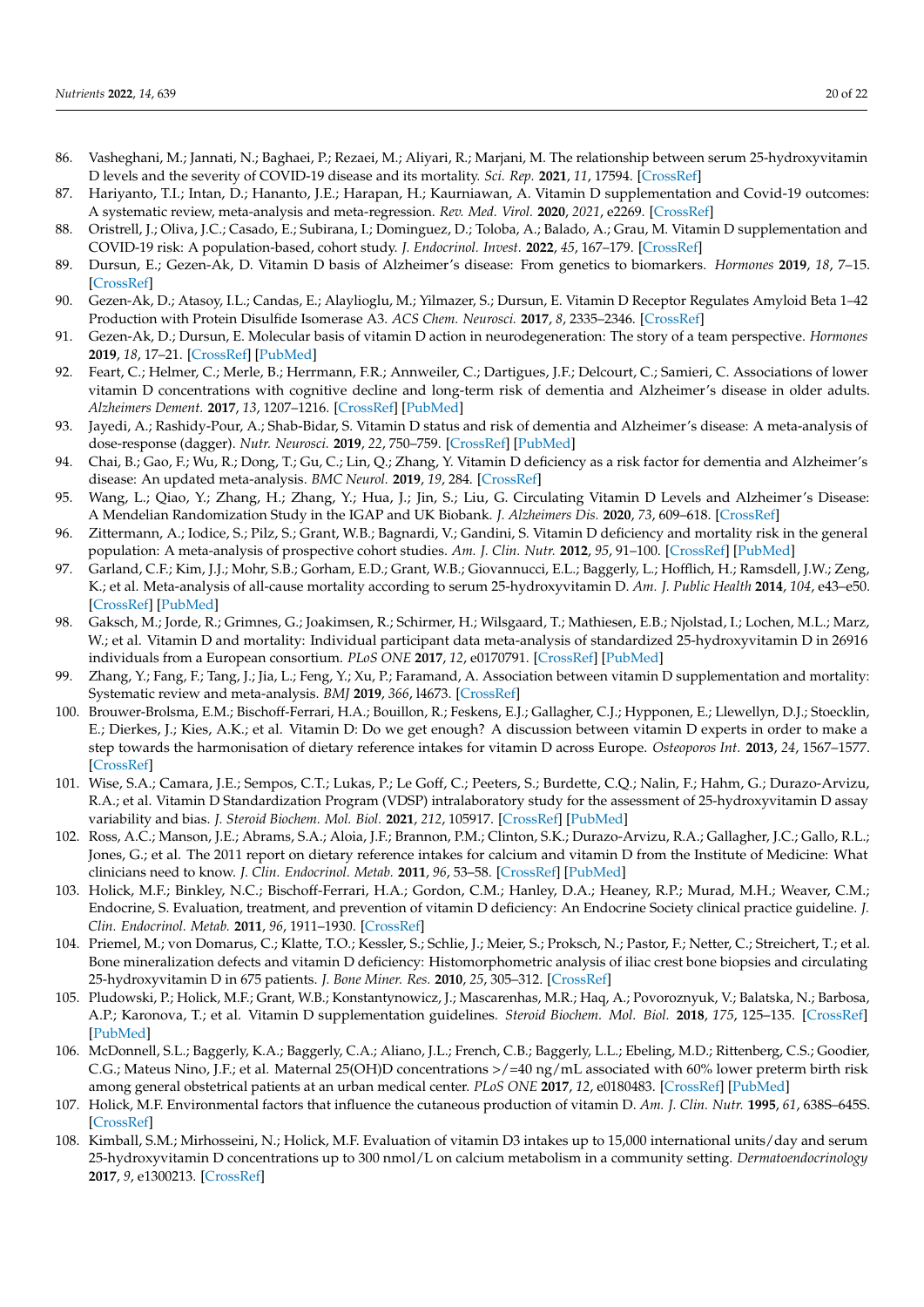- <span id="page-22-0"></span>109. McCullough, P.J.; Lehrer, D.S.; Amend, J. Daily oral dosing of vitamin D3 using 5000 TO 50,000 international units a day in long-term hospitalized patients: Insights from a seven year experience. *J. Steroid Biochem. Mol. Biol.* **2019**, *189*, 228–239. [\[CrossRef\]](http://doi.org/10.1016/j.jsbmb.2018.12.010)
- <span id="page-22-1"></span>110. Gianella, F.; Hsia, C.C.; Sakhaee, K. The role of vitamin D in sarcoidosis. *Fac. Rev.* **2020**, *9*, 14. [\[CrossRef\]](http://doi.org/10.12703/b/9-14)
- <span id="page-22-2"></span>111. Jaaskelainen, T.; Itkonen, S.T.; Lundqvist, A.; Erkkola, M.; Koskela, T.; Lakkala, K.; Dowling, K.G.; Hull, G.L.; Kroger, H.; Karppinen, J.; et al. The positive impact of general vitamin D food fortification policy on vitamin D status in a representative adult Finnish population: Evidence from an 11-y follow-up based on standardized 25-hydroxyvitamin D data. *Am. J. Clin. Nutr.* **2017**, *105*, 1512–1520. [\[CrossRef\]](http://doi.org/10.3945/ajcn.116.151415) [\[PubMed\]](http://www.ncbi.nlm.nih.gov/pubmed/28490516)
- <span id="page-22-3"></span>112. Pilz, S.; Marz, W.; Cashman, K.D.; Kiely, M.E.; Whiting, S.J.; Holick, M.F.; Grant, W.B.; Pludowski, P.; Hiligsmann, M.; Trummer, C.; et al. Rationale and Plan for Vitamin D Food Fortification: A Review and Guidance Paper. *Front. Endocrinol.* **2018**, *9*, 373. [\[CrossRef\]](http://doi.org/10.3389/fendo.2018.00373) [\[PubMed\]](http://www.ncbi.nlm.nih.gov/pubmed/30065699)
- <span id="page-22-4"></span>113. Madden, J.M.; Murphy, L.; Zgaga, L.; Bennett, K. De novo vitamin D supplement use post-diagnosis is associated with breast cancer survival. *Breast Cancer Res. Treat.* **2018**, *172*, 179–190. [\[CrossRef\]](http://doi.org/10.1007/s10549-018-4896-6) [\[PubMed\]](http://www.ncbi.nlm.nih.gov/pubmed/30039288)
- <span id="page-22-5"></span>114. Lucas, R.M.; Rodney Harris, R.M. On the Nature of Evidence and 'Proving' Causality: Smoking and Lung Cancer vs. Sun Exposure, Vitamin D and Multiple Sclerosis. *Int. J. Environ. Res. Public Health* **2018**, *15*, 1726. [\[CrossRef\]](http://doi.org/10.3390/ijerph15081726)
- <span id="page-22-6"></span>115. Numerous. *Vitamin D. Biochemistry, Physiology and Diagnostics*, 4th ed.; Academic Press: Cambridge, MA, USA, 2018; p. 1141.
- <span id="page-22-7"></span>116. Cannell, J.J.; Vieth, R.; Umhau, J.C.; Holick, M.F.; Grant, W.B.; Madronich, S.; Garland, C.F.; Giovannucci, E. Epidemic influenza and vitamin D. *Epidemiol. Infect.* **2006**, *134*, 1129–1140. [\[CrossRef\]](http://doi.org/10.1017/S0950268806007175)
- <span id="page-22-8"></span>117. Andrukhova, O.; Slavic, S.; Zeitz, U.; Riesen, S.C.; Heppelmann, M.S.; Ambrisko, T.D.; Markovic, M.; Kuebler, W.M.; Erben, R.G. Vitamin D is a regulator of endothelial nitric oxide synthase and arterial stiffness in mice. *Mol. Endocrinol.* **2014**, *28*, 53–64. [\[CrossRef\]](http://doi.org/10.1210/me.2013-1252)
- <span id="page-22-9"></span>118. Weller, R.B.; Wang, Y.; He, J.; Maddux, F.W.; Usvyat, L.; Zhang, H.; Feelisch, M.; Kotanko, P. Does Incident Solar Ultraviolet Radiation Lower Blood Pressure? *J. Am. Heart Assoc.* **2020**, *9*, e013837. [\[CrossRef\]](http://doi.org/10.1161/JAHA.119.013837)
- <span id="page-22-10"></span>119. Cherrie, M.; Clemens, T.; Colandrea, C.; Feng, Z.; Webb, D.J.; Weller, R.B.; Dibben, C. Ultraviolet A radiation and COVID-19 deaths in the USA with replication studies in England and Italy. *Br. J. Dermatol.* **2021**, *185*, 363–370. [\[CrossRef\]](http://doi.org/10.1111/bjd.20093)
- <span id="page-22-11"></span>120. Grant, W.B. Vitamin D Levels Affect Breast Cancer Survival Rates. *Ann. Surg. Oncol.* **2017**, *24*, 570–571. [\[CrossRef\]](http://doi.org/10.1245/s10434-017-6159-x)
- <span id="page-22-12"></span>121. de Sousa Almeida-Filho, B.; De Luca Vespoli, H.; Pessoa, E.C.; Machado, M.; Nahas-Neto, J.; Nahas, E.A.P. Vitamin D deficiency is associated with poor breast cancer prognostic features in postmenopausal women. *J. Steroid Biochem. Mol. Biol.* **2017**, *174*, 284–289. [\[CrossRef\]](http://doi.org/10.1016/j.jsbmb.2017.10.009)
- <span id="page-22-13"></span>122. Lewallen, S.; Courtright, P. Epidemiology in practice: Case-control studies. *Community Eye Health* **1998**, *11*, 57–58. [\[PubMed\]](http://www.ncbi.nlm.nih.gov/pubmed/17492047)
- <span id="page-22-14"></span>123. Oh, E.Y.; Ansell, C.; Nawaz, H.; Yang, C.H.; Wood, P.A.; Hrushesky, W.J. Global breast cancer seasonality. *Breast Cancer Res. Treat.* **2010**, *123*, 233–243. [\[CrossRef\]](http://doi.org/10.1007/s10549-009-0676-7) [\[PubMed\]](http://www.ncbi.nlm.nih.gov/pubmed/20130986)
- <span id="page-22-15"></span>124. Scragg, R. Limitations of vitamin D supplementation trials: Why observational studies will continue to help determine the role of vitamin D in health. *J. Steroid Biochem. Mol. Biol.* **2018**, *177*, 6–9. [\[CrossRef\]](http://doi.org/10.1016/j.jsbmb.2017.06.006) [\[PubMed\]](http://www.ncbi.nlm.nih.gov/pubmed/28627485)
- <span id="page-22-16"></span>125. Yetley, E.A.; Pfeiffer, C.M.; Schleicher, R.L.; Phinney, K.W.; Lacher, D.A.; Christakos, S.; Eckfeldt, J.H.; Fleet, J.C.; Howard, G.; Hoofnagle, A.N.; et al. NHANES monitoring of serum 25-hydroxyvitamin D: A roundtable summary. *J. Nutr.* **2010**, *140*, 2030S–2045S. [\[PubMed\]](http://www.ncbi.nlm.nih.gov/pubmed/20881084)
- <span id="page-22-17"></span>126. Haq, A.; Svobodova, J.; Imran, S.; Stanford, C.; Razzaque, M.S. Vitamin D deficiency: A single centre analysis of patients from 136 countries. *J. Steroid Biochem. Mol. Biol.* **2016**, *164*, 209–213. [\[CrossRef\]](http://doi.org/10.1016/j.jsbmb.2016.02.007) [\[PubMed\]](http://www.ncbi.nlm.nih.gov/pubmed/26877203)
- <span id="page-22-18"></span>127. Crowe, F.L.; Steur, M.; Allen, N.E.; Appleby, P.N.; Travis, R.C.; Key, T.J. Plasma concentrations of 25-hydroxyvitamin D in meat eaters, fish eaters, vegetarians and vegans: Results from the EPIC-Oxford study. *Public Health Nutr.* **2011**, *14*, 340–346. [\[CrossRef\]](http://doi.org/10.1017/S1368980010002454)
- <span id="page-22-19"></span>128. Autier, P.; Mullie, P.; Macacu, A.; Dragomir, M.; Boniol, M.; Coppens, K.; Pizot, C.; Boniol, M. Effect of vitamin D supplementation on non-skeletal disorders: A systematic review of meta-analyses and randomised trials. *Lancet Diabetes Endocrinol.* **2017**, *5*, 986–1004. [\[CrossRef\]](http://doi.org/10.1016/S2213-8587(17)30357-1)
- <span id="page-22-20"></span>129. Rejnmark, L.; Bislev, L.S.; Cashman, K.D.; Eiriksdottir, G.; Gaksch, M.; Grubler, M.; Grimnes, G.; Gudnason, V.; Lips, P.; Pilz, S.; et al. Non-skeletal health effects of vitamin D supplementation: A systematic review on findings from meta-analyses summarizing trial data. *PLoS ONE* **2017**, *12*, e0180512. [\[CrossRef\]](http://doi.org/10.1371/journal.pone.0180512)
- <span id="page-22-21"></span>130. Xia, Z.; Man, Q.; Li, L.; Song, P.; Jia, S.; Song, S.; Meng, L.; Zhang, J. Vitamin D receptor gene polymorphisms modify the association of serum 25-hydroxyvitamin D levels with handgrip strength in the elderly in Northern China. *Nutrition* **2019**, *57*, 202–207. [\[CrossRef\]](http://doi.org/10.1016/j.nut.2018.05.025)
- <span id="page-22-22"></span>131. Mokry, L.E.; Ross, S.; Ahmad, O.S.; Forgetta, V.; Smith, G.D.; Goltzman, D.; Leong, A.; Greenwood, C.M.; Thanassoulis, G.; Richards, J.B. Vitamin D and Risk of Multiple Sclerosis: A Mendelian Randomization Study. *PLoS Med.* **2015**, *12*, e1001866. [\[CrossRef\]](http://doi.org/10.1371/journal.pmed.1001866)
- <span id="page-22-23"></span>132. Ong, J.S.; Cuellar-Partida, G.; Lu, Y.; Australian Ovarian Cancer Study; Fasching, P.A.; Hein, A.; Burghaus, S.; Beckmann, M.W.; Lambrechts, D.; Van Nieuwenhuysen, E.; et al. Association of vitamin D levels and risk of ovarian cancer: A Mendelian randomization study. *Int. J. Epidemiol.* **2016**, *45*, 1619–1630. [\[CrossRef\]](http://doi.org/10.1093/ije/dyw207) [\[PubMed\]](http://www.ncbi.nlm.nih.gov/pubmed/27594614)
- <span id="page-22-24"></span>133. Ong, J.S.; Dixon-Suen, S.C.; Han, X.; An, J.; Esophageal Cancer, C.; Me Research, T.; Liyanage, U.; Dusingize, J.C.; Schumacher, J.; Gockel, I.; et al. A comprehensive re-assessment of the association between vitamin D and cancer susceptibility using Mendelian randomization. *Nat. Commun.* **2021**, *12*, 246. [\[CrossRef\]](http://doi.org/10.1038/s41467-020-20368-w) [\[PubMed\]](http://www.ncbi.nlm.nih.gov/pubmed/33431812)